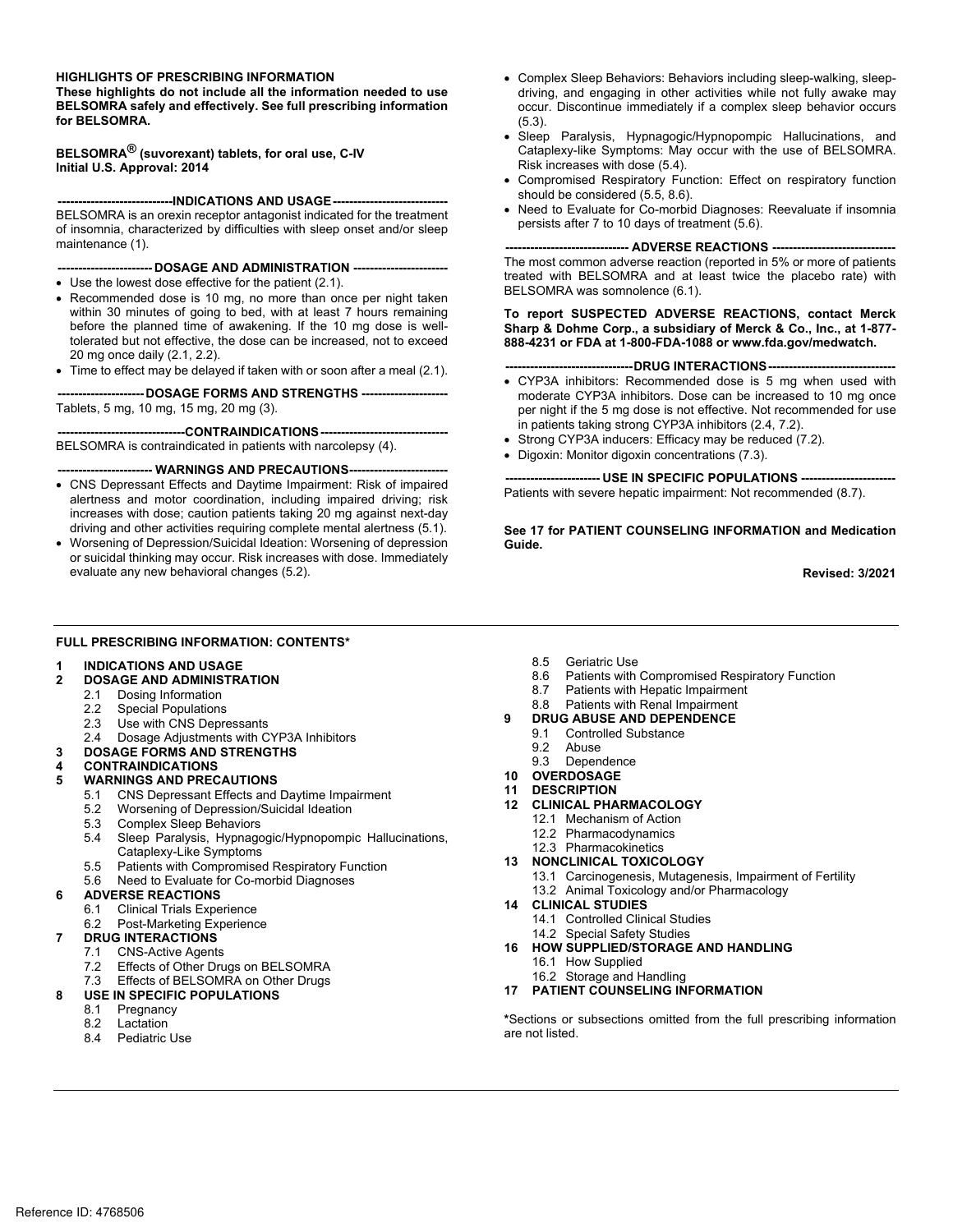#### **FULL PRESCRIBING INFORMATION**

#### **1 INDICATIONS AND USAGE**

BELSOMRA**®** (suvorexant) is indicated for the treatment of insomnia characterized by difficulties with sleep onset and/or sleep maintenance.

## **2 DOSAGE AND ADMINISTRATION**

#### **2.1 Dosing Information**

Use the lowest dose effective for the patient. For all BELSOMRA doses, take no more than once per night within 30 minutes of going to bed (with at least 7 hours remaining prior to planned awakening). Time to effect of BELSOMRA may be delayed if taken with or soon after a meal [see Clinical Pharmacology (12.3)].

The recommended dose for BELSOMRA is 10 mg, taken no more than once per night. If the 10 mg dose is well-tolerated but not effective, the dose can be increased. The maximum recommended dose of BELSOMRA is 20 mg taken no more than once per night.

#### **2.2 Special Populations**

 Exposure to BELSOMRA is increased in obese compared to non-obese patients, and in women compared to men. Particularly in obese women, the increased risk of exposure-related adverse effects should be considered before increasing the dose [see Clinical Pharmacology (12.3)].

#### **2.3 Use with CNS Depressants**

When BELSOMRA is combined with other CNS depressant drugs, dosage reduction of BELSOMRA and/or the other drug(s) may be necessary because of potentially additive effects [see Warnings and Precautions  $(5.1)$ ].

#### **2.4 Dosage Adjustments with CYP3A Inhibitors**

 When used with moderate CYP3A inhibitors, the recommended dosage of BELSOMRA is 5 mg taken no more than once per night (the dose generally should not exceed 10 mg). BELSOMRA is not recommended for use with strong CYP3A inhibitors [see Drug Interactions (7.2)].

#### **3 DOSAGE FORMS AND STRENGTHS**

- 5 mg tablets are yellow, round, film-coated tablets with "5" on one side and plain on the other side.
- 10 mg tablets are green, round, film-coated tablets with "33" on one side and plain on the other side.
- 15 mg tablets are white, oval, film-coated tablets with the Merck logo on one side and "325" on the other side.
- 20 mg tablets are white, round, film-coated tablets with the Merck logo and "335" on one side and plain on the other side.

## **4 CONTRAINDICATIONS**

BELSOMRA is contraindicated in patients with narcolepsy.

## **5 WARNINGS AND PRECAUTIONS**

#### **5.1 CNS Depressant Effects and Daytime Impairment**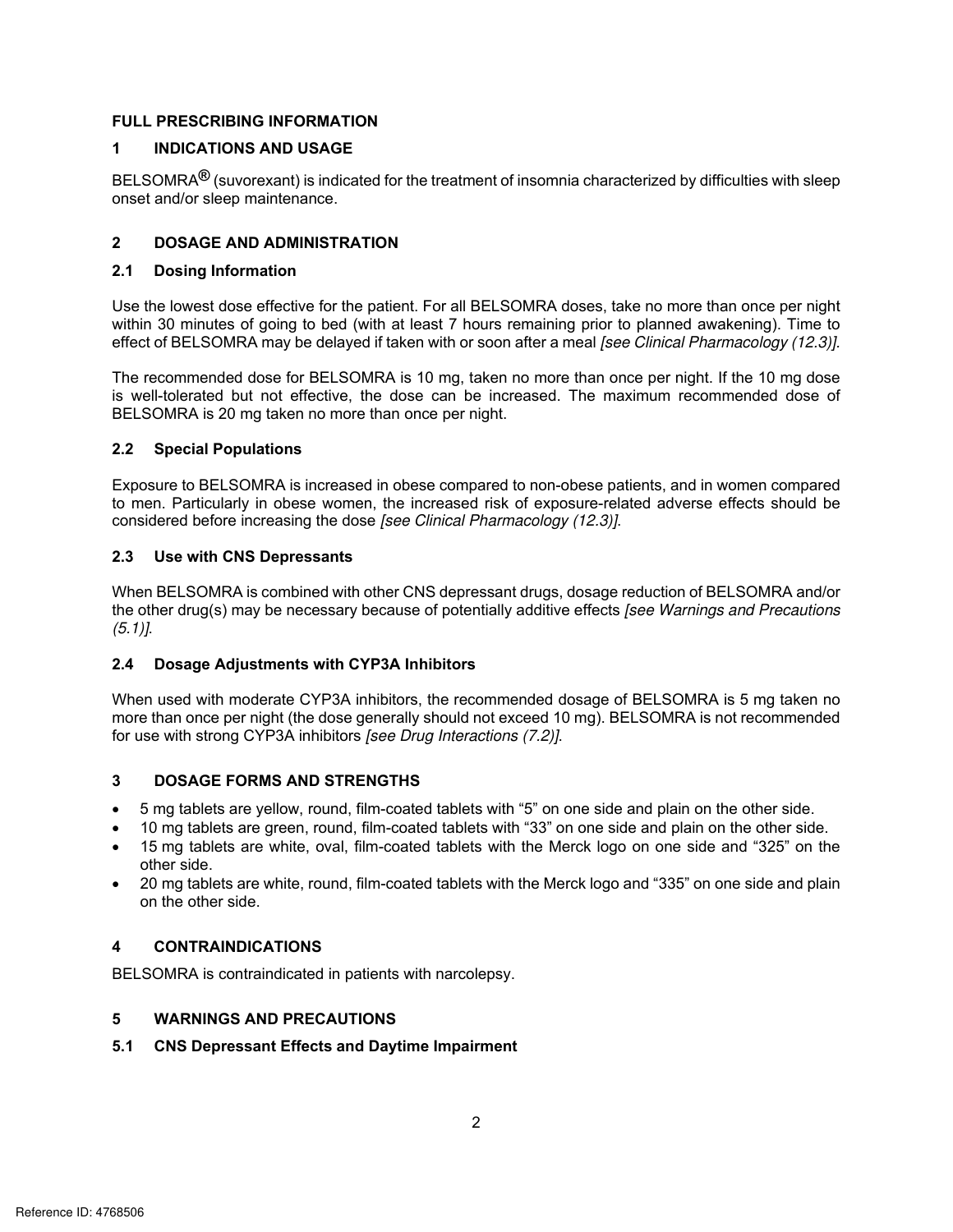BELSOMRA is a central nervous system (CNS) depressant that can impair daytime wakefulness even when used as prescribed. Prescribers should monitor for somnolence and CNS depressant effects, but impairment can occur in the absence of symptoms, and may not be reliably detected by ordinary clinical exam (i.e., less than formal testing of daytime wakefulness and/or psychomotor performance). CNS depressant effects may persist in some patients for up to several days after discontinuing BELSOMRA.

 BELSOMRA can impair driving skills and may increase the risk of falling asleep while driving. Discontinue or decrease the dose in patients who drive if daytime somnolence develops. In a study of healthy adults, Although pharmacodynamic tolerance or adaptation to some adverse depressant effects of BELSOMRA next-day driving and other activities requiring full mental alertness. Patients taking lower doses of driving ability was impaired in some individuals taking 20 mg BELSOMRA [see Clinical Studies (14.2)]. may develop with daily use, patients using the 20 mg dose of BELSOMRA should be cautioned against BELSOMRA should also be cautioned about the potential for driving impairment because there is individual variation in sensitivity to BELSOMRA.

 Co-administration with other CNS depressants (e.g., benzodiazepines, opioids, tricyclic antidepressants, alcohol) increases the risk of CNS depression. Patients should be advised not to consume alcohol in is not recommended [see Dosage and Administration (2.3)]. idepressants,<br>me alcohol in<br>7.*1)]*. Dosage<br>administered<br>reat insomnia combination with BELSOMRA because of additive effects [see Drug Interactions (7.1)]. Dosage adjustments of BELSOMRA and of concomitant CNS depressants may be necessary when administered together because of potentially additive effects. The use of BELSOMRA with other drugs to treat insomnia

 than a full night of sleep remaining, if a higher than the recommended dose is taken, if co-administered with other CNS depressants, or if co-administered with other drugs that increase blood levels of BELSOMRA. BELSOMRA is taken in these circumstances. The risk of next-day impairment, including impaired driving, is increased if BELSOMRA is taken with less Patients should be cautioned against driving and other activities requiring complete mental alertness if

Because BELSOMRA can cause drowsiness, patients, particularly the elderly, are at higher risk of falls.

## **5.2 Worsening of Depression/Suicidal Ideation**

 In clinical studies, a dose-dependent increase in suicidal ideation was observed in patients taking BELSOMRA as assessed by questionnaire. Immediately evaluate patients with suicidal ideation or any new behavioral sign or symptom.

 thoughts and actions (including completed suicides) have been reported. Suicidal tendencies may be In primarily depressed patients treated with sedative-hypnotics, worsening of depression, and suicidal present in such patients and protective measures may be required. Intentional overdose is more common in this group of patients; therefore, the lowest number of tablets that is feasible should be prescribed for the patient at any one time.

The emergence of any new behavioral sign or symptom of concern requires careful and immediate evaluation.

#### **5.3 Complex Sleep Behaviors**

 Complex sleep behaviors, including sleep-walking, sleep-driving, and engaging in other activities while not with the use of hypnotics such as BELSOMRA. These events can occur in hypnotic-naïve as well as in hypnotic-experienced persons. Patients usually do not remember these events. Complex sleep behaviors alcohol and other CNS depressants *[see Drug Interactions (7.1)].* Discontinue BELSOMRA immediately if fully awake (e.g., preparing and eating food, making phone calls, having sex), have been reported to occur may occur following the first or any subsequent use of BELSOMRA, with or without the concomitant use of a patient experiences a complex sleep behavior.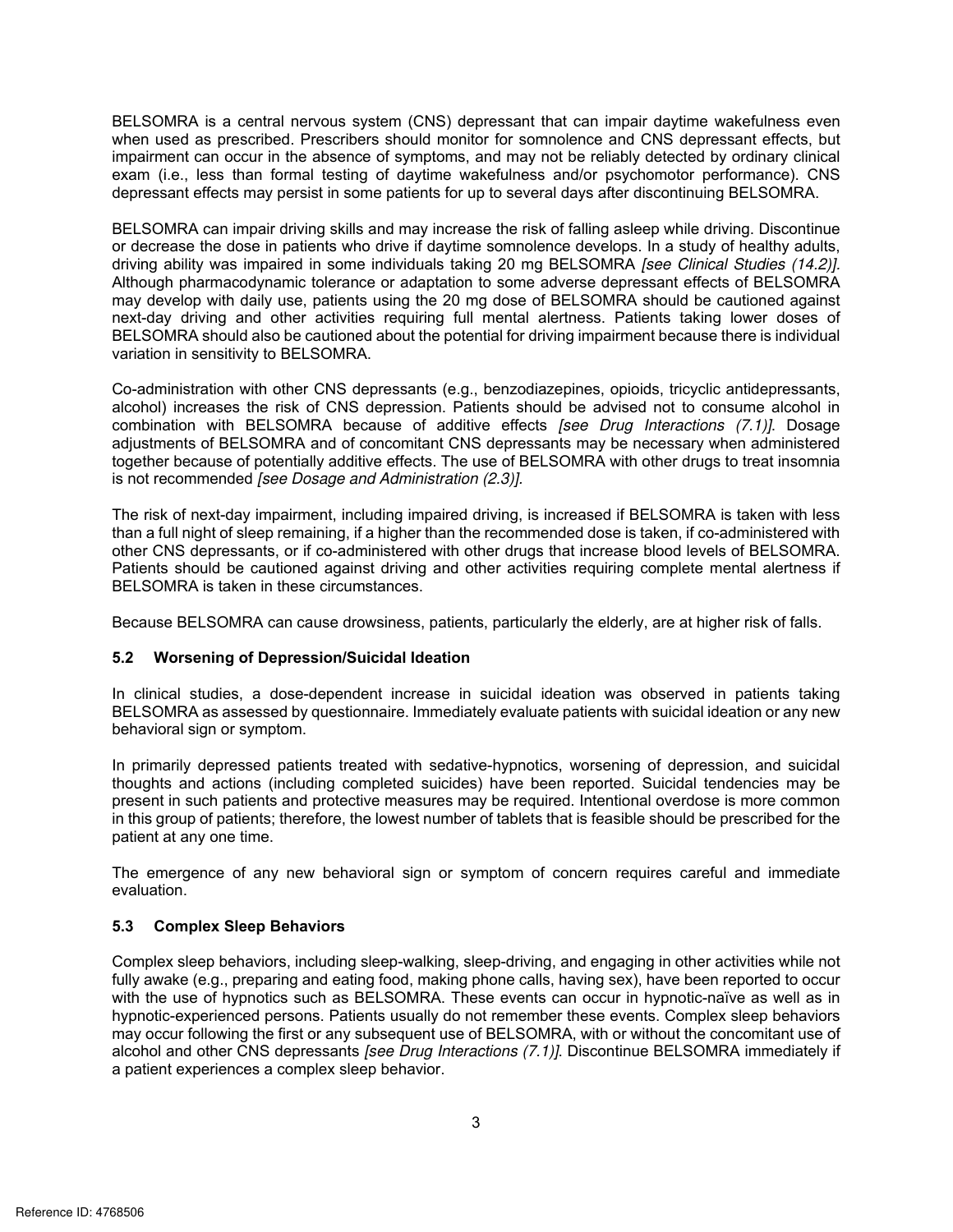#### **5.4 Sleep Paralysis, Hypnagogic/Hypnopompic Hallucinations, Cataplexy-Like Symptoms**

 $\mathfrak{g}_{\mathfrak{g}}$ <br>and  $\mathfrak{g}_{\mathfrak{g}}$ Sleep paralysis, an inability to move or speak for up to several minutes during sleep-wake transitions, and hypnagogic/hypnopompic hallucinations, including vivid and disturbing perceptions by the patient, can occur with the use of BELSOMRA. Prescribers should explain the nature of these events to patients when prescribing BELSOMRA.

 symptoms can include periods of leg weakness lasting from seconds to a few minutes, can occur both at Symptoms similar to mild cataplexy can occur, with risk increasing with the dose of BELSOMRA. Such night and during the day, and may not be associated with an identified triggering event (e.g., laughter or surprise).

#### **5.5 Patients with Compromised Respiratory Function**

 Effect of BELSOMRA on respiratory function should be considered if prescribed to patients with compromised respiratory function. BELSOMRA has not been studied in patients with severe obstructive sleep apnea (OSA) or severe chronic obstructive pulmonary disease (COPD) [see Use in Specific Populations (8.6)].

#### **5.6 Need to Evaluate for Co-morbid Diagnoses**

 Because sleep disturbances may be the presenting manifestation of a physical and/or psychiatric disorder, to remit after 7 to 10 days of treatment may indicate the presence of a primary psychiatric and/or medical illness that should be evaluated. Worsening of insomnia or the emergence of new cognitive or behavioral abnormalities may be the result of an unrecognized underlying psychiatric or physical disorder and can treatment of insomnia should be initiated only after careful evaluation of the patient. The failure of insomnia emerge during the course of treatment with hypnotic drugs such as BELSOMRA.

## **6 ADVERSE REACTIONS**

The following serious adverse reactions are discussed in greater detail in other sections:

- CNS Depressant Effects and Daytime Impairment [see Warnings and Precautions (5.1)]
- Worsening of Depression/Suicidal Ideation *[see Warnings and Precautions (5.2)*]
- Complex Sleep Behaviors [see Warnings and Precautions (5.3)]
- Sleep Paralysis, Hypnagogic/Hypnopompic Hallucinations, Cataplexy-Like Symptoms [see Warnings] and Precautions (5.4)]
- Patients with Compromised Respiratory Function [see Warnings and Precautions (5.5)]

#### **6.1 Clinical Trials Experience**

 Because clinical trials are conducted under widely varying conditions, adverse reaction rates observed in not reflect the rates observed in clinical practice. the clinical trials of a drug cannot be directly compared to rates in the clinical trials of another drug and may

 In 3-month controlled efficacy trials (Study 1 and Study 2), 1263 patients were exposed to BELSOMRA including 493 patients who received BELSOMRA 15 mg or 20 mg (see Table 1).

In a long-term study, additional patients (n=521) were treated with BELSOMRA at higher than recommended doses, including a total of 160 patients who received BELSOMRA for at least one year.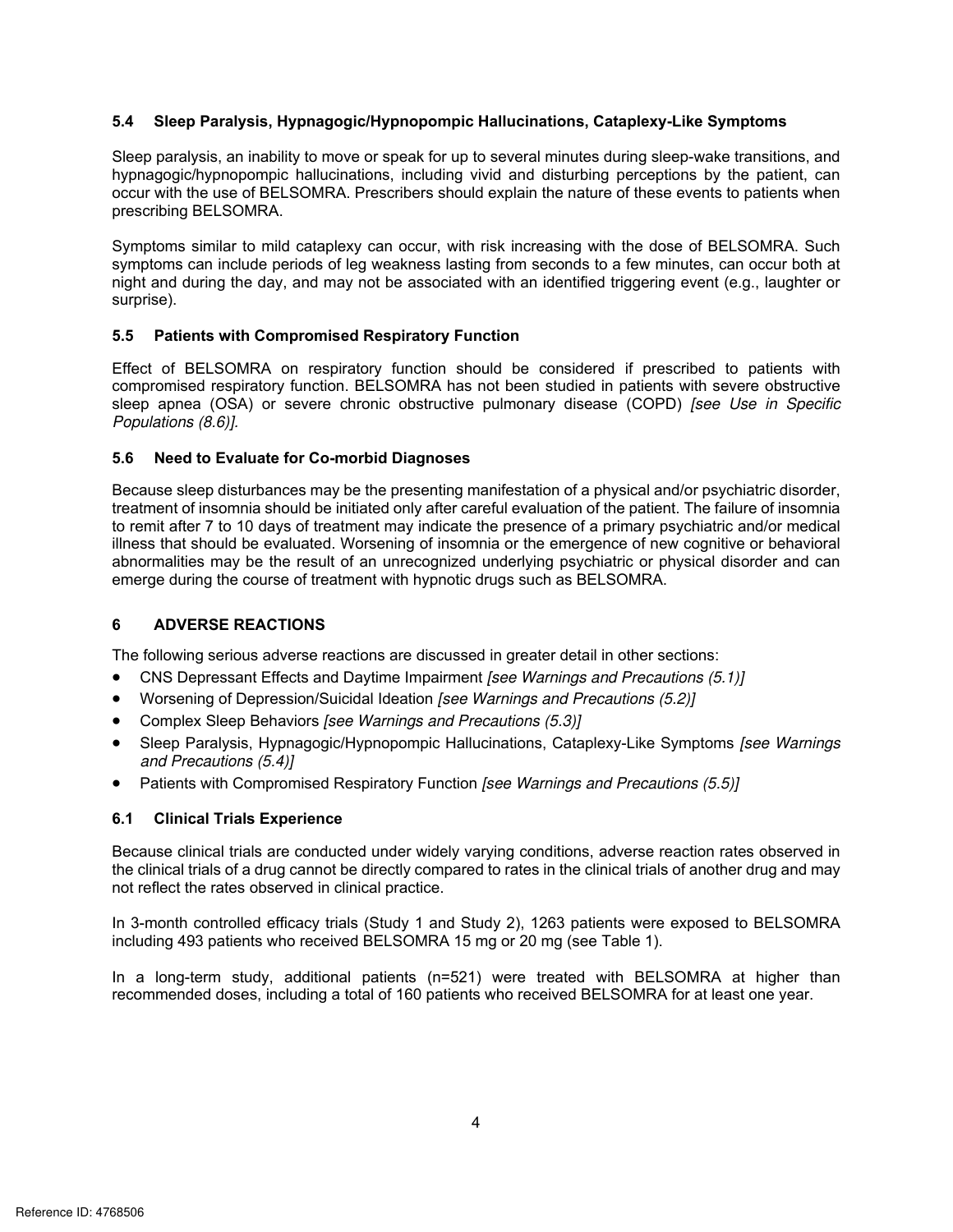| <b>Patients Treated</b> | <b>BELSOMRA</b><br>15 <sub>mg</sub> | <b>BELSOMRA</b><br>20 <sub>mg</sub> |
|-------------------------|-------------------------------------|-------------------------------------|
| For $\geq 1$ Day (n)    | 202                                 | 291                                 |
| Men $(n)$               | 69                                  | 105                                 |
| Women (n)               | 133                                 | 186                                 |
| Mean Age<br>(years)     | 70                                  | 45                                  |
| For $\geq 3$ Months (n) | 118                                 | 172                                 |

## **Table 1: Patient Exposure to BELSOMRA 15 mg or 20 mg in Study 1 and Study 2**

 The pooled safety data described below (see Table 2) reflect the adverse reaction profile during the first 3 months of treatment.

#### Adverse Reactions Resulting in Discontinuation of Treatment

 The incidence of discontinuation due to adverse reactions for patients treated with 15 mg or 20 mg of BELSOMRA was 3% compared to 5% for placebo. No individual adverse reaction led to discontinuation at an incidence ≥1%.

#### Most Common Adverse Reactions

In clinical trials of patients with insomnia treated with BELSOMRA 15 mg or 20 mg, the most common adverse reaction (reported in 5% or more of patients treated with BELSOMRA and at least twice the placebo rate) was somnolence (BELSOMRA 7%; placebo 3%).

 Table 2 shows the percentage of patients with adverse reactions during the first three months of treatment, based on the pooled data from 3-month controlled efficacy trials (Study 1 and Study 2).

At doses of 15 or 20 mg, the incidence of somnolence was higher in females (8%) than in males (3%). Of the adverse reactions reported in Table 2, the following occurred in women at an incidence of at least twice that in men: headache, abnormal dreams, dry mouth, cough, and upper respiratory tract infection.

 adverse reactions reported during long-term treatment up to 1 year were generally consistent with those The adverse reaction profile in elderly patients was generally consistent with non-elderly patients. The observed during the first 3 months of treatment.

#### **Table 2: Percentage of Patients with Adverse Reactions Incidence ≥2% and Greater than Placebo in 3-Month Controlled Efficacy Trials (Study 1 and Study 2)**

|                                   | <b>Placebo</b> | <b>BELSOMRA</b><br>(20 mg in non-elderly<br>or 15 mg in elderly<br>patients) |
|-----------------------------------|----------------|------------------------------------------------------------------------------|
|                                   | n=767          | $n = 493$                                                                    |
| <b>Gastrointestinal Disorders</b> |                |                                                                              |
| Diarrhea                          |                |                                                                              |
| Dry mouth                         |                |                                                                              |
| Infections and Infestations       |                |                                                                              |

Reference ID: 4768506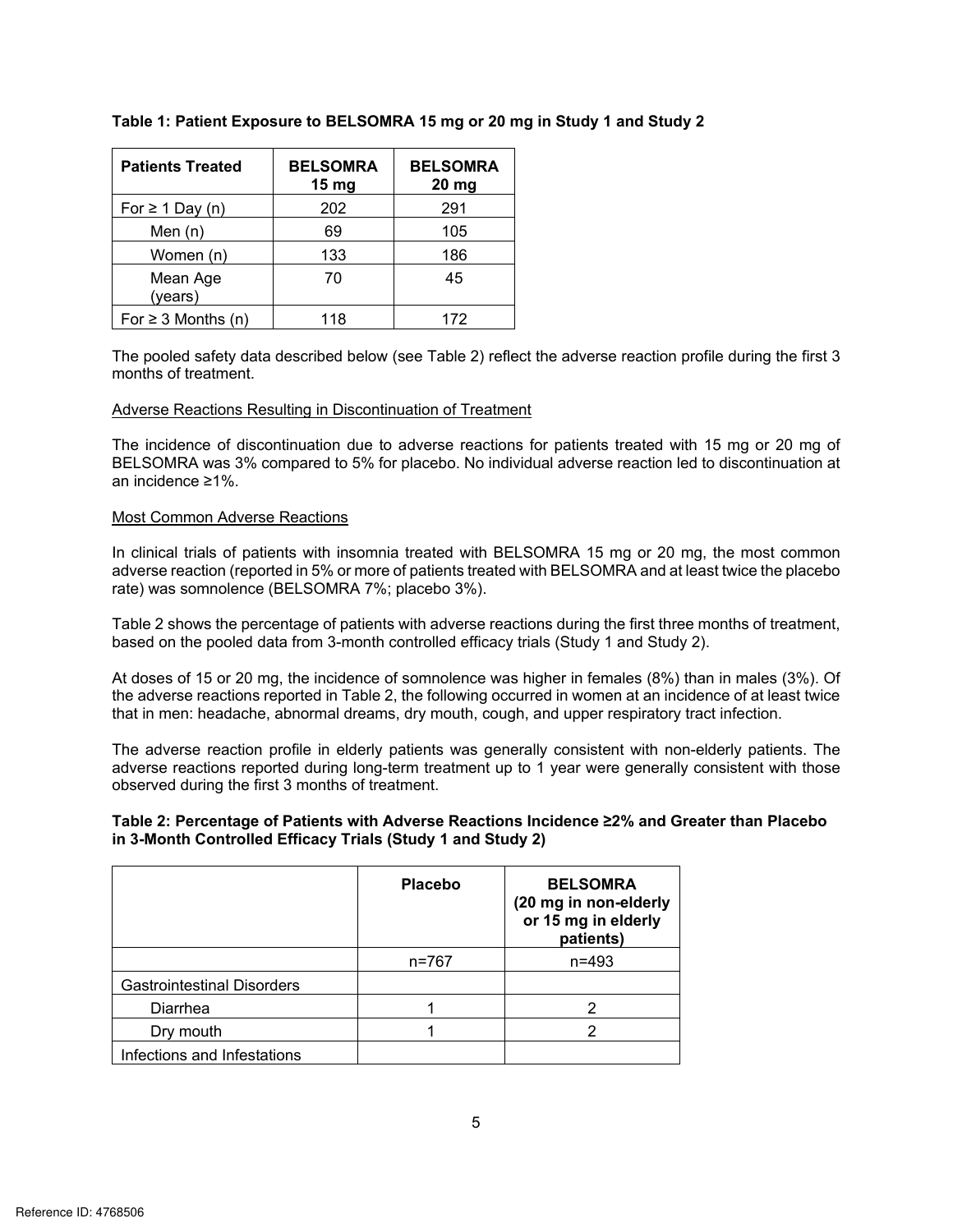| Upper respiratory tract<br>infection                      |   |  |
|-----------------------------------------------------------|---|--|
| Nervous System Disorders                                  |   |  |
| Headache                                                  | 6 |  |
| Somnolence                                                |   |  |
| <b>Dizziness</b>                                          | 2 |  |
| <b>Psychiatric Disorders</b>                              |   |  |
| Abnormal dreams                                           |   |  |
| Respiratory, Thoracic and<br><b>Mediastinal Disorders</b> |   |  |
| Cough                                                     |   |  |

Dose Relationship for Adverse Reactions

 There is evidence of a dose relationship for many of the adverse reactions associated with BELSOMRA use, particularly for certain CNS adverse reactions.

 month with BELSOMRA at doses of 10 mg, 20 mg, 40 mg (2 times the maximum recommended dose) or types of adverse reactions observed were similar to those observed in patients treated with BELSOMRA 5% at the 20 mg dose, 12% at the 40 mg dose, and 11% at the 80 mg dose, compared to <1% for placebo. dose, 2 mg/dL at the 20 mg dose, 3 mg/dL at the 40 mg dose, and 6 mg/dL at the 80 mg dose after 4 weeks In a placebo-controlled crossover study (Study 3), non-elderly adult patients were treated for up to one 80 mg (4 times the maximum recommended dose). In patients treated with BELSOMRA 10 mg (n=62), the 20 mg. BELSOMRA was associated with a dose-related increase in somnolence: 2% at the 10 mg dose, BELSOMRA was also associated with a dose-related increase in serum cholesterol: 1 mg/dL at the 10 mg of treatment, compared to a 4 mg/dL decrease for placebo.

#### **Insomnia Study in Patients with Mild to Moderate Alzheimer's Disease**

 to moderate Alzheimer's Disease, the adverse reactions occurring ≥2% and greater than placebo were In a 4-week insomnia study of BELSOMRA in 285 patients (BELSOMRA n=142; placebo n=143) with mild somnolence (4% compared to 1% for placebo), dry mouth (2% compared to 1% for placebo), and falls (2% compared to 0% for placebo) [see Clinical Studies (14.1)].

## **6.2 Post-Marketing Experience**

0% for placebo) *[see Clinical Studies (14.1)]*.<br>**arketing Experience**<br>adverse reactions have been identified during post-approval use of BELSOMRA. Because<br>ns are reported voluntarily from a population of uncertain size, i The following adverse reactions have been identified during post-approval use of BELSOMRA. Because these reactions are reported voluntarily from a population of uncertain size, it is not always possible to reliably estimate their frequency or establish a causal relationship to drug exposure.

Cardiac disorders: palpitations, tachycardia Gastrointestinal disorders: nausea, vomiting Nervous system disorders: psychomotor hyperactivity Psychiatric disorders: anxiety Skin and subcutaneous tissue disorders: pruritus

#### **7 DRUG INTERACTIONS**

#### **7.1 CNS-Active Agents**

When BELSOMRA was co-administered with alcohol, additive psychomotor impairment was demonstrated. There was no alteration in the pharmacokinetics of BELSOMRA [see Warnings and Precautions (5.1, 5.3) and Clinical Pharmacology (12.3)].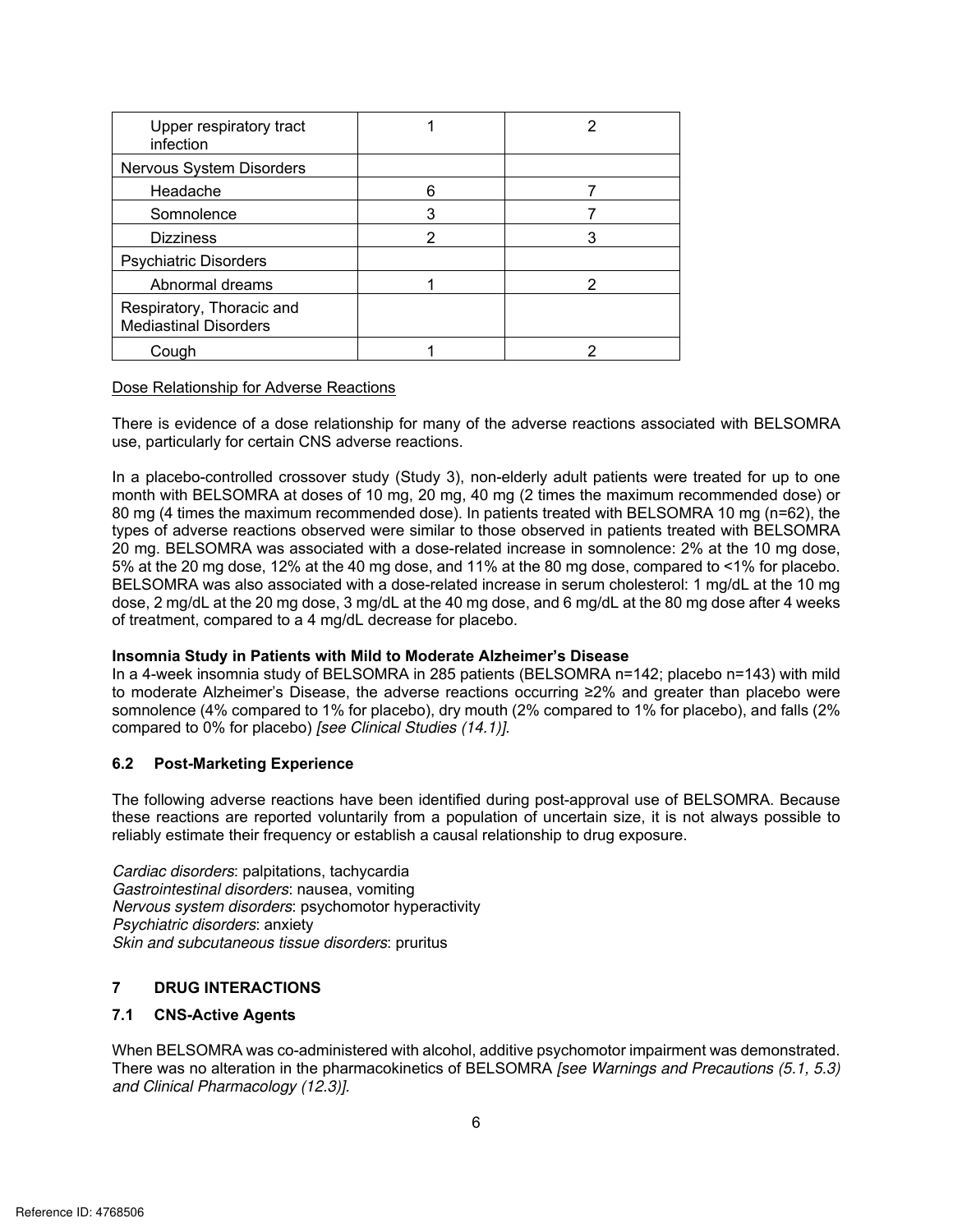#### **7.2 Effects of Other Drugs on BELSOMRA**

Metabolism by CYP3A is the major elimination pathway for suvorexant.

#### CYP3A Inhibitors

re youther and in the major elimination pathway for suvorexant.<br>The SELSOMRA with strong inhibitors of CYP3A (e.g., ketoconazole, itraconazole,<br>The prithromycin, nefazodone, ritonavir, saquinavir, nelfinavir, indinavir, bo Concomitant use of BELSOMRA with strong inhibitors of CYP3A (e.g., ketoconazole, itraconazole, posaconazole, clarithromycin, nefazodone, ritonavir, saquinavir, nelfinavir, indinavir, boceprevir, telaprevir, telithromycin and conivaptan) is not recommended [see Clinical Pharmacology (12.3)].

 The recommended dose of BELSOMRA is 5 mg in subjects receiving moderate CYP3A inhibitors (e.g., amprenavir, aprepitant, atazanavir, ciprofloxacin, diltiazem, erythromycin, fluconazole, fosamprenavir, grapefruit juice, imatinib, verapamil). The dose generally should not exceed 10 mg in patients receiving moderate CYP3A inhibitors [see Clinical Pharmacology (12.3)].

#### CYP3A Inducers

Suvorexant exposure can be substantially decreased when co-administered with strong CYP3A inducers (e.g., rifampin, carbamazepine and phenytoin). The efficacy of BELSOMRA may be reduced [see Clinical Pharmacology (12.3)].

#### **7.3 Effects of BELSOMRA on Other Drugs**

#### Digoxin

 Concomitant administration of BELSOMRA with digoxin slightly increased digoxin levels due to inhibition of intestinal P-gp. Digoxin concentrations should be monitored when co-administering BELSOMRA with digoxin [see Clinical Pharmacology (12.3)].

#### **8 USE IN SPECIFIC POPULATIONS**

#### **8.1 Pregnancy**

#### Risk Summary

 Available data from postmarketing reports with BELSOMRA use in pregnant women are insufficient to establish a drug-associated risk of major birth defects, miscarriage or adverse maternal or fetal outcomes.

 In animal reproduction studies, oral administration of suvorexant to pregnant rats and rabbits during the respectively. Suvorexant caused decreased fetal weight at doses ≥ 86 times the MRHD based on AUC in pregnancy and lactation caused decreased maternal and pup body weight or weight gain at approximately period of organogenesis decreased maternal body weight and/or weight gain at doses ≥ 30 and 28 times the maximum recommended human dose (MRHD) of 20 mg based on AUC in the rat and rabbit, the rat and did not cause significant fetal toxicity at doses up to 28 times the MRHD based on AUC in the rabbit. The no observed adverse effect levels (NOAELs) for fetal toxicity are 25 and 28 times the MRHD based on AUC in the rat and rabbit, respectively. Oral administration of suvorexant to pregnant rats during 48 times the MRHD based on AUC. The NOAEL for development toxicity in the rat is 25 times the MRHD based on AUC (see Data).

 US general population, the estimated background risk of major birth defects and miscarriage in clinically The estimated background risk of major birth defects and miscarriage for the indicated population is unknown. All pregnancies have a background risk of birth defect, loss, or other adverse outcomes. In the recognized pregnancies is 2 to 4% and 15 to 20%, respectively.

Data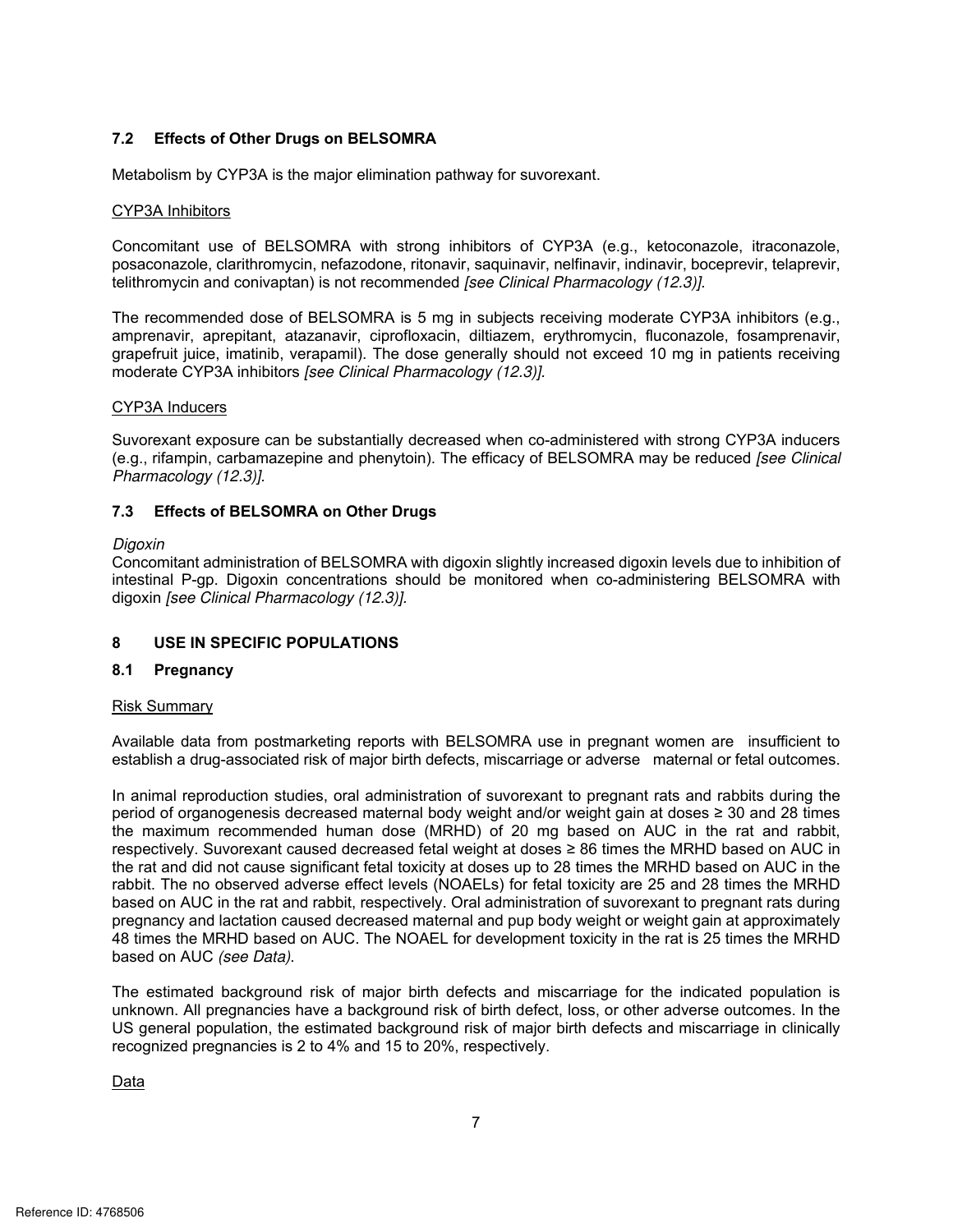#### Animal Data

 and fetal weights at doses ≥ 325 mg/kg/day. The NOAEL for both maternal and fetal toxicity is 80 mg/kg/day, Suvorexant was administered orally to pregnant rats during the period of organogenesis in two separate studies at doses of 30, 150, and 1000 mg/kg/day or 30, 80, and 325 mg/kg/day, which are approximately 3 to 93 times the MRHD based on AUC. Suvorexant decreased maternal weights at doses ≥ 150 mg/kg/day which is approximately 25 times the MRHD based on AUC.

 Suvorexant was administered orally to pregnant rabbits during the period of organogenesis in two separate to 70 times the MRHD based on AUC. Suvorexant decreased maternal body weight or weight gain at doses mg/kg/day, which precluded fetal evaluation. Suvorexant did not cause significant fetal toxicity at doses up to 300 mg/kg/day. The NOAELs for maternal and fetal toxicities are 100 mg/kg/day and 300 mg/kg/day, studies at doses of 40, 100, and 300 mg/kg/day or 50, 150, and 325 mg/kg/day, which are approximately 3 ≥ 150 mg/kg/day. Suvorexant caused excessive maternal toxicity that led to premature deaths at 325 respectively, which are approximately 10 and 28 times the MRHD based on AUC, respectively.

 200 mg/kg/day, which are approximately 8 to 48 times the MRHD based on AUC. Suvorexant caused this maternally toxic dose, suvorexant caused decreased weight gain in offspring pups. The NOAEL for Suvorexant was administered orally to pregnant rats during pregnancy and lactation at doses of 30, 80, and maternal toxicity of decreased body weight and weight gain and food consumption at 200 mg/kg/day. At maternal and developmental toxicity is 80 mg/kg/day, which is approximately 25 times the MRHD based on AUC.

#### **8.2 Lactation**

#### Risk Summary

 There are no data on the presence of suvorexant in human milk, the effects on the breastfed infant or the effects on milk production. Suvorexant and hydroxyl-suvorexant are present in rat milk. When a drug is breastfeeding should be considered along with the mother's clinical need for BELSOMRA and any potential present in animal milk, it is likely that the drug will be present in human milk. Infants exposed to BELSOMRA through breastmilk should be monitored for excessive sedation. The developmental and health benefits of adverse effects on the breastfed infant from BELSOMRA or from the underlying maternal condition.

## **8.4 Pediatric Use**

Safety and effectiveness in pediatric patients have not been established.

## **8.5 Geriatric Use**

 meaningful differences in safety or effectiveness were observed between these patients and younger Of the total number of patients treated with BELSOMRA (n=1784) in controlled clinical safety and efficacy studies, 829 patients were 65 years and over, and 159 patients were 75 years and over. No clinically patients at the recommended doses [see Clinical Pharmacology (12.3) and Clinical Studies (14)].

 Because BELSOMRA can increase drowsiness, patients, particularly the elderly, are at a higher risk of falls [see Warnings and Precautions (5.1)].

## **8.6 Patients with Compromised Respiratory Function**

 compromised respiratory function. Effects of BELSOMRA on respiratory function should be considered if prescribed to patients with

# youtube Sleep Apnears and the Sleep Apnears of the Sleep Apnears and the Sleep Apnears and the Sleep Apnears and the Sleep Apnears and the Sleep Apnears and the Sleep Apnears and the Sleep Apnears and the Sleep Apnears and Obstructive Sleep Apnea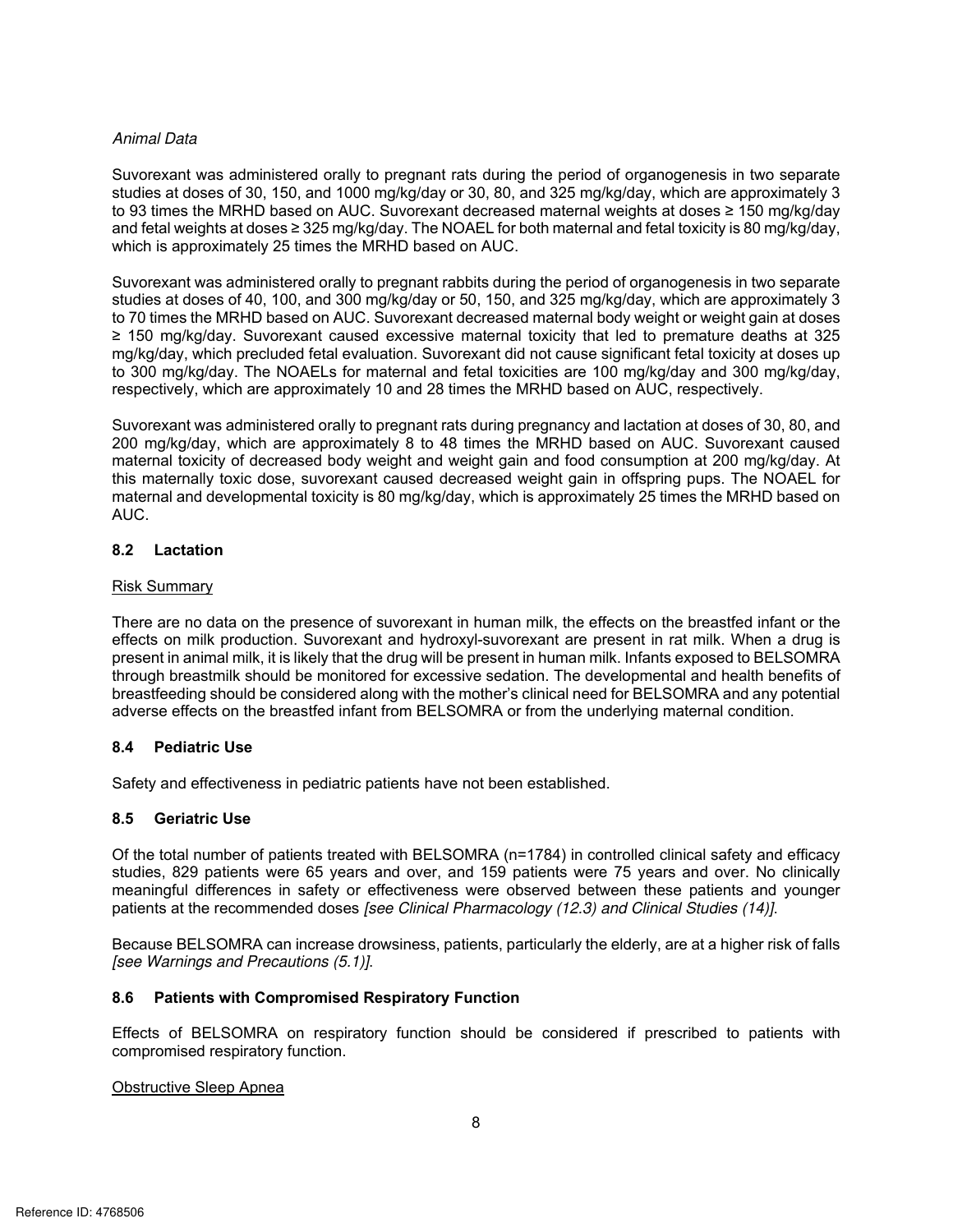mild to moderate obstructive sleep apnea. Following once-daily doses of 40 mg, the mean Apnea/Hypopnea in obstructive sleep apnea cannot be excluded. BELSOMRA has not been studied in patients with severe The respiratory depressant effect of BELSOMRA was evaluated after one night and after four consecutive nights of treatment in a randomized, placebo-controlled, 2-period crossover study in patients (n=26) with Index treatment difference (suvorexant – placebo) on Day 4 was 2.7 (90% CI: 0.22 to 5.09), but there was wide inter- and intra-individual variability such that clinically meaningful respiratory effects of BELSOMRA obstructive sleep apnea [see Warnings and Precautions (5.5)].

#### Chronic Obstructive Pulmonary Disease

 by oxygen saturation. There was wide inter- and intra-individual variability such that clinically meaningful The respiratory depressant effect of BELSOMRA was evaluated after one night and after four consecutive nights of treatment in a randomized, placebo-controlled, 2-period crossover study in patients (n=25) with mild to moderate chronic obstructive pulmonary disease (COPD). BELSOMRA (40 mg in non-elderly, 30 mg in elderly) had no respiratory depressant effects in patients with mild to moderate COPD, as measured respiratory effects of BELSOMRA in COPD cannot be excluded. BELSOMRA has not been studied in patients with severe COPD [see Warnings and Precautions (5.5)].

#### **8.7 Patients with Hepatic Impairment**

has not been studied in<br>nairment. BELSOMRA has<br>nended for these patients No dose adjustment is required in patients with mild and moderate hepatic impairment. BELSOMRA has not been studied in patients with severe hepatic impairment and is not recommended for these patients [see Clinical Pharmacology (12.3)].

#### **8.8 Patients with Renal Impairment**

No dose adjustment is required in patients with renal impairment *[see Clinical Pharmacology (12.3)]*.

## **9 DRUG ABUSE AND DEPENDENCE**

#### **9.1 Controlled Substance**

BELSOMRA contains suvorexant, a Schedule IV controlled substance.

#### **9.2 Abuse**

 those with prolonged use of BELSOMRA, those with a history of drug abuse, and those who use Abuse of BELSOMRA poses an increased risk of somnolence, daytime sleepiness, impaired reaction time and impaired driving skills *[see Warnings and Precautions (5.1)*]. Patients at risk for abuse may include BELSOMRA in combination with alcohol or other abused drugs.

Drug abuse is the intentional non-therapeutic use of a drug, even once, for its desirable psychological or physiological effects. Drug addiction is a cluster of behavioral, cognitive, and physiological phenomena that may include a strong desire to take the drug, difficulties in controlling drug use (e.g., continuing drug use despite harmful consequences, giving a higher priority to drug use than to other activities and obligations), and possible tolerance or physical dependence.

 of subjective drug effects. Because individuals with a history of abuse or addiction to alcohol or other drugs In an abuse liability study conducted in recreational polydrug users (n=36), suvorexant (40, 80 and 150 mg) produced similar effects as zolpidem (15, 30 mg) on subjective ratings of "drug liking" and other measures may be at increased risk for abuse and addiction to BELSOMRA, follow such patients carefully.

#### **9.3 Dependence**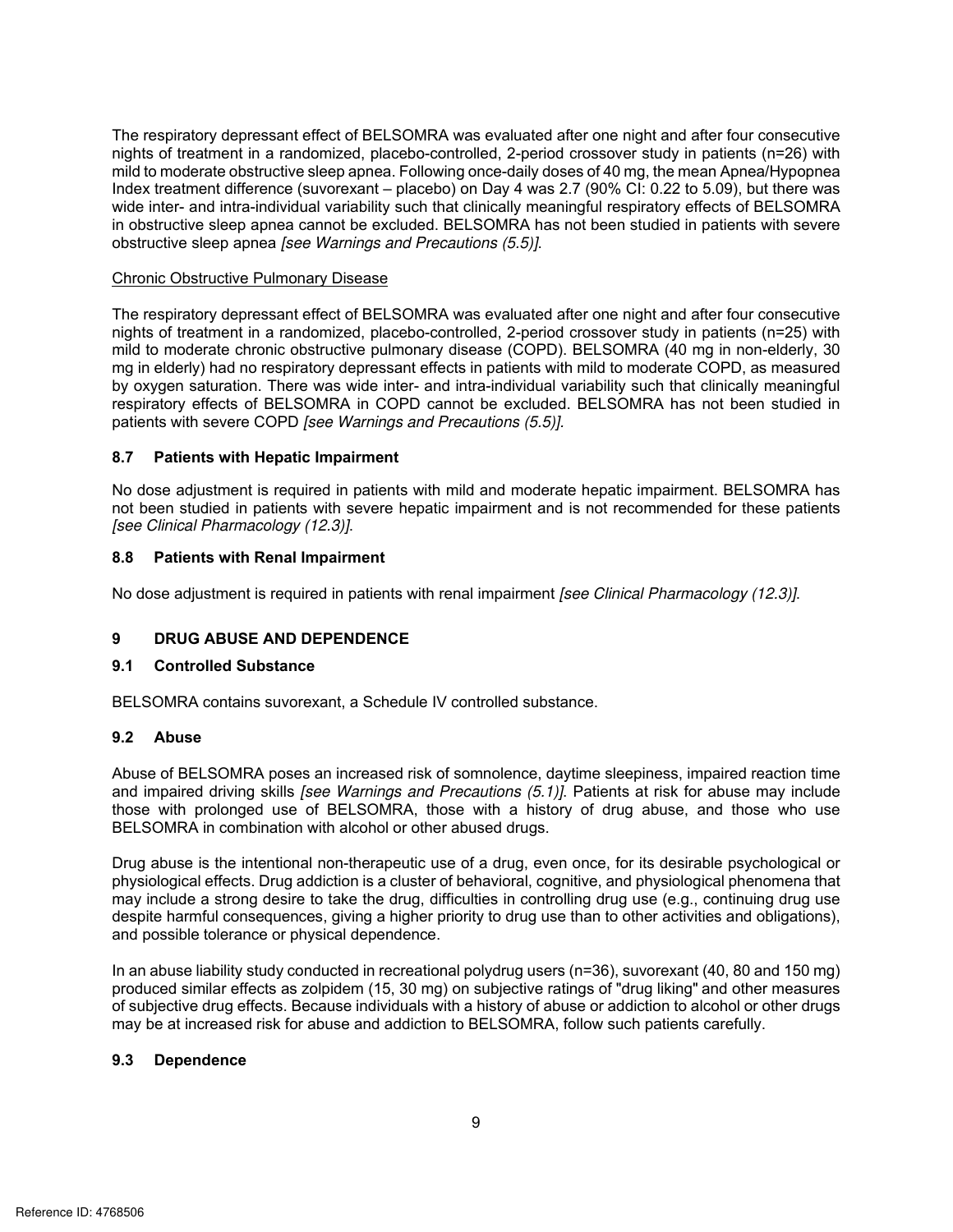Physical dependence is a state that develops as a result of physiological adaptation in response to repeated drug use, manifested by withdrawal signs and symptoms after abrupt discontinuation or a significant dose reduction of a drug. In completed clinical trials with BELSOMRA, there was no evidence for physical dependence with the prolonged use of BELSOMRA. There were no reported withdrawal symptoms after discontinuation of BELSOMRA.

#### **10 OVERDOSAGE**

 There is limited premarketing clinical experience with an overdosage of BELSOMRA. In clinical pharmacology studies, healthy subjects who were administered morning doses of up to 240 mg of suvorexant showed dose-dependent increases in the frequency and duration of somnolence.

 signs should be monitored and general supportive measures employed. The value of dialysis in the General symptomatic and supportive measures should be used, along with immediate gastric lavage where appropriate. Intravenous fluids should be administered as needed. As in all cases of drug overdose, vital treatment of overdosage has not been determined. As suvorexant is highly protein-bound, hemodialysis is not expected to contribute to elimination of suvorexant.

As with the management of all overdosage, the possibility of multiple drug ingestion should be considered. Consider contacting a poison control center for up-to-date information on the management of hypnotic drug product overdosage.

## **11 DESCRIPTION**

BELSOMRA tablets contain suvorexant, an orexin receptor antagonist.

Suvorexant is described chemically as:

 [(7R)-4-(5-chloro-2-benzoxazolyl) hexahydro-7-methyl-1H-1,4-diazepin-1-yl][5-methyl-2-(2H-1,2,3-triazol-2-yl)phenyl]methanone

Its empirical formula is  $C_{23}H_{23}CIN_6O_2$  and the molecular weight is 450.92. Its structural formula is:



Suvorexant is a white to off-white powder that is insoluble in water.

Each film coated tablet contains 5 mg, 10 mg, 15 mg, or 20 mg of suvorexant and the following inactive ingredients: croscarmellose sodium, lactose monohydrate, magnesium stearate, microcrystalline cellulose, and polyvinylpyrrolidone/vinyl acetate copolymer (copovidone).

 In addition, the film coating contains the following inactive ingredients: hypromellose, lactose monohydrate, titanium dioxide, and triacetin. The film coating for the 5 mg tablets also contains iron oxide black and iron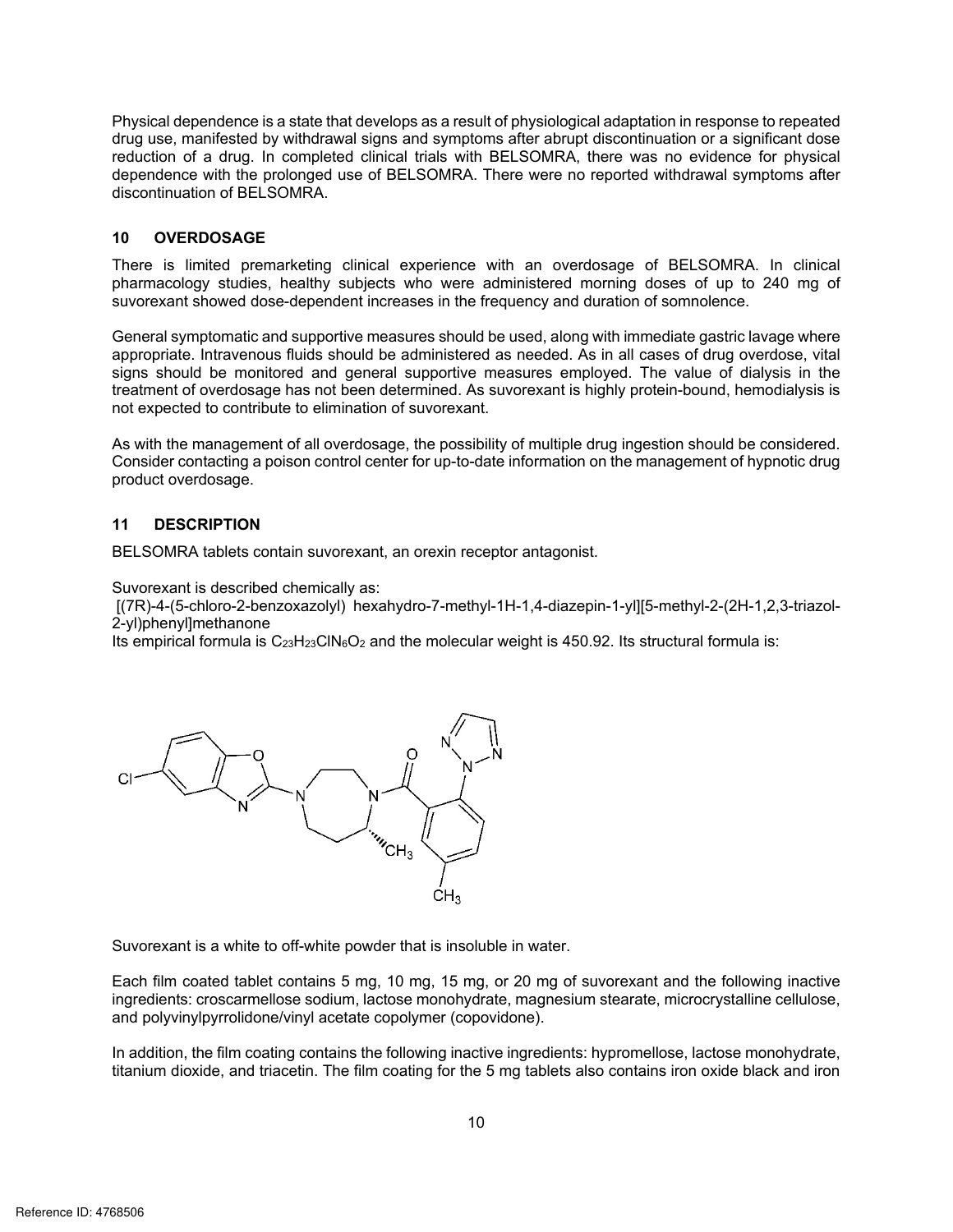oxide yellow, and the film coating for the 10 mg tablets also contains FD&C Blue #1/Brilliant Blue FCF Aluminum Lake and iron oxide yellow.

#### $12$ **12 CLINICAL PHARMACOLOGY**

#### **12.1 Mechanism of Action**

 The mechanism of action of suvorexant in the treatment of insomnia is presumed to be through antagonism of orexin receptors. The orexin neuropeptide signaling system plays a role in wakefulness. Blocking the binding of wake-promoting neuropeptides orexin A and orexin B to receptors OX1R and OX2R is thought to suppress wake drive.

## **12.2 Pharmacodynamics**

Suvorexant binds to orexin receptors, OX1R and OX2R (Ki= 0.55 and 0.35 nM, respectively).

Suvorexant binds to orexin receptors, OX1R and OX2R (Ki= 0.55 and 0.35 nM, respectively).<br>Antagonism of orexin receptors may also underlie potential adverse effects such as signs of<br>narcolepsy/cataplexy. Genetic mutations Antagonism of orexin receptors may also underlie potential adverse effects such as signs of narcolepsy/cataplexy. Genetic mutations in the orexin system in animals result in hereditary narcolepsy; loss of orexin neurons has been reported in humans with narcolepsy.

#### Evaluation of QTc Interval

 The effects of suvorexant on the QTc interval were evaluated in a randomized, placebo-, and active- controlled (moxifloxacin 400 mg) crossover study in healthy subjects (n=53). The upper bound of the one- sided 95% confidence interval for the largest placebo-adjusted, baseline-corrected QTc interval was below 10 ms based on analysis of suvorexant doses up to 240 mg, 12 times the maximum recommended dose. BELSOMRA thus does not prolong the QTc interval to any clinically relevant extent.

#### **12.3 Pharmacokinetics**

Suvorexant exposure increases in a less than strictly dose-proportional manner over the range of 10-80 mg because of decreased absorption at higher doses. Suvorexant pharmacokinetics are similar in healthy subjects and patients with insomnia.

#### Absorption

Suvorexant peak concentrations occur at a median  $T_{\text{max}}$  of 2 hours (range 30 minutes to 6 hours) under fasted conditions. The mean absolute bioavailability of 10 mg is 82%.

#### Effect of Food

Ingestion of BELSOMRA with a high-fat meal resulted in no meaningful change in AUC or  $\mathsf{C}_{\mathsf{max}}$  but a delay in  $T_{max}$  of approximately 1.5 hours *[see Dosage and Administration (2.1)]*.

#### **Distribution**

 (>99%) to human plasma proteins and does not preferentially distribute into red blood cells. Suvorexant binds to both human serum albumin and  $\alpha$ 1-acid glycoprotein. The mean volume of distribution of suvorexant is approximately 49 liters. Suvorexant is extensively bound

#### Elimination

#### Metabolism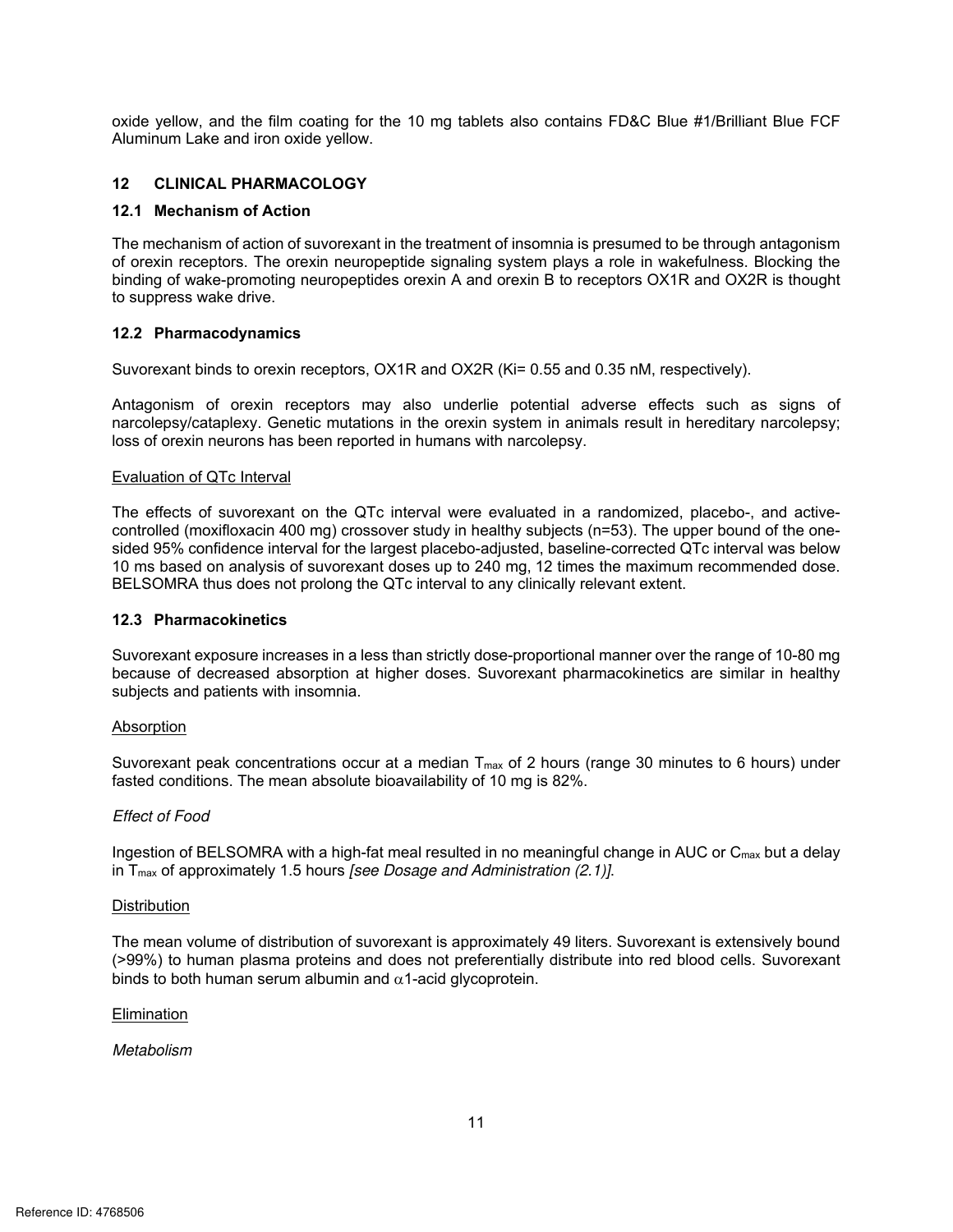Suvorexant is mainly eliminated by metabolism, primarily by CYP3A with a minor contribution from CYP2C19. The major circulating entities are suvorexant and a hydroxy-suvorexant metabolite. This metabolite is not expected to be pharmacologically active.

#### **Excretion**

 The primary route of elimination is through the feces, with approximately 66% of radiolabeled dose linear with an accumulation of approximately 1- to 2-fold with once-daily dosing. Steady-state is achieved recovered in the feces compared to 23% in the urine. The systemic pharmacokinetics of suvorexant are by 3 days. The mean  $t_{1/2}$  is approximately 12 hours (95% CI: 12 to 13).

#### Specific Populations

 exposures in the patient population. Age and race are not predicted to have any clinically meaningful Gender, age, body mass index (BMI), and race were included as factors assessed in the population pharmacokinetic model to evaluate suvorexant pharmacokinetics in healthy subjects and to predict changes on suvorexant pharmacokinetics; therefore, no dose adjustment is warranted based upon these factors.

Suvorexant exposure is higher in females than in males. In females, the AUC and  $C_{\sf max}$  are increased by 17% and 9%, respectively, following administration of BELSOMRA 40 mg. The average concentration of suvorexant 9 hours after dosing is 5% higher for females across the dose range studied (10-40 mg). Dose adjustment of BELSOMRA is generally not needed based on gender only.

 and Cmax are increased by 31% and 17%, respectively. The average concentration of suvorexant approximately 9 hours after a 20 mg dose is 15% higher in obese patients (BMI > 30 kg/m<sup>2</sup>) relative to Apparent oral clearance of suvorexant is inversely related to body mass index. In obese patients, the AUC those with a normal BMI (BMI ≤ 25 kg/m<sup>2</sup>).

In obese females, the AUC and  $C_{\text{max}}$  are increased by 46% and 25%, respectively, compared to non-obese females. The higher exposure to suvorexant in obese females should be considered before increasing dose [see Dosage and Administration (2.2)].

The effects of renal and hepatic impairment on the pharmacokinetics of suvorexant were evaluated in specific pharmacokinetic studies.

 Suvorexant exposure after a single dose was similar in patients with moderate hepatic insufficiency (Child- half-life was increased from approximately 15 hours (range 10 - 22 hours) in healthy subjects to Pugh category 7 to 9) and healthy matched control subjects; however, the suvorexant apparent terminal approximately 19 hours (range 11 - 49 hours) in patients with moderate hepatic insufficiency [see Use in Specific Populations (8.7)].

wimately 15 hours (range 10 - 22 hours) in healthy subjects to<br>49 hours) in patients with moderate hepatic insufficiency [see Use in<br>total and unbound concentrations) was similar between patients with<br>beatinine clearance Suvorexant exposure (expressed as total and unbound concentrations) was similar between patients with severe renal impairment (urinary creatinine clearance ≤30 mL/min/1.73m<sup>2</sup>) and healthy matched control subjects. No dose adjustment is required in patients with renal impairment [see Use in Specific Populations (8.8)].

#### **Drug Interaction Studies**

#### CNS-Active Drugs

 was co-administered with a single dose of 0.7 g/kg alcohol. Suvorexant did not affect alcohol concentrations An additive effect on psychomotor performance was observed when a single dose of 40 mg of suvorexant and alcohol did not affect suvorexant concentrations [see Warnings and Precautions (5.1, 5.3) and Drug Interactions (7.1)].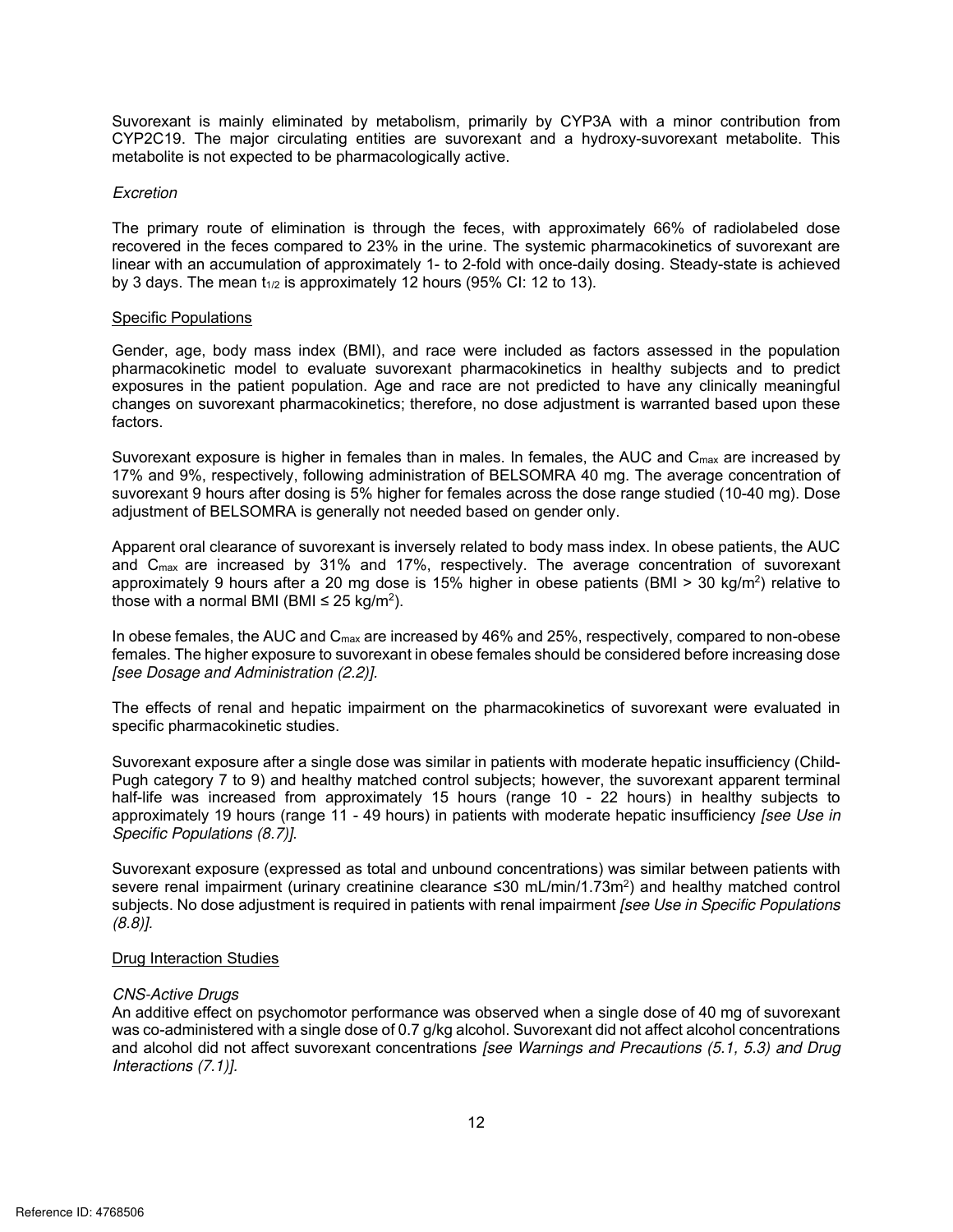An interaction study with a single dose of 40 mg suvorexant and paroxetine 20 mg at steady-state levels in<br>nealthy subjects did not demonstrate a clinically significant pharmacokinetic or pharmacodynamic<br>Effects of Other D An interaction study with a single dose of 40 mg suvorexant and paroxetine 20 mg at steady-state levels in healthy subjects did not demonstrate a clinically significant pharmacokinetic or pharmacodynamic interaction.

#### Effects of Other Drugs on BELSOMRA

 The effects of other drugs on the pharmacokinetics of suvorexant are presented in Figure 1 as change relative to suvorexant administered alone (test/reference). Strong (e.g., ketoconazole or itraconazole) and moderate (e.g., diltiazem) CYP3A inhibitors significantly increased suvorexant exposure. Strong CYP3A inducers (e.g., rifampin) substantially decreased suvorexant exposure [see Drug Interactions (7.2)].

#### **Figure 1: Effects of Co-Administered Drugs on the Pharmacokinetics of Suvorexant**



## Effects of BELSOMRA on Other Drugs

In vitro metabolism studies demonstrate that suvorexant has the potential to inhibit CYP3A and intestinal BCRP and OCT2 transporters is anticipated. Chronic administration of suvorexant is unlikely to induce the of midazolam, warfarin, digoxin and oral contraceptives are presented in Figure 2 as a change relative to P-gp; however, suvorexant is unlikely to cause clinically significant inhibition of human CYP1A2, CYP2B6, CYP2C8, CYP2C9, CYP2C19 or CYP2D6. In addition, no clinically meaningful inhibition of OATP1B1, metabolism of drugs metabolized by major CYP isoforms. Specific in vivo effects on the pharmacokinetics the interacting drug administered alone (test/reference) [see Drug Interactions (7.3)].

#### **Figure 2: Effects of Suvorexant\* on the Pharmacokinetics of Co-Administered Drugs**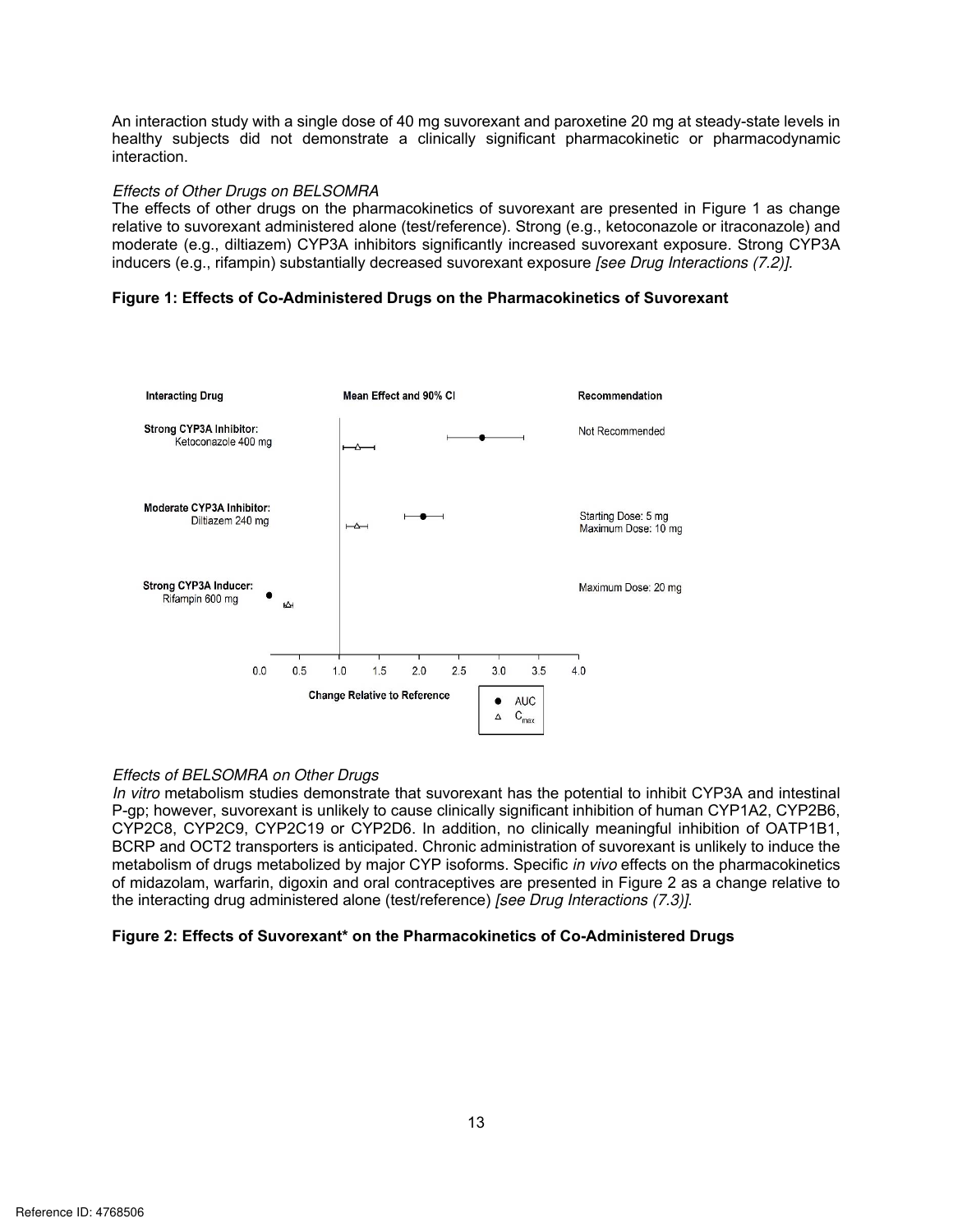

\* Suvorexant 40 mg was evaluated in all studies, except midazolam where 80 mg suvorexant was administered. # Monitor digoxin concentrations as clinically indicated [see Drug Interactions (7.3)].

#### **13 NONCLINICAL TOXICOLOGY**

#### **13.1 Carcinogenesis, Mutagenesis, Impairment of Fertility**

#### **Carcinogenesis**

 325 mg/kg/day [females] for 2 years. Suvorexant increased the incidences of thyroid follicular cell adenoma and combined adenoma/carcinoma in females at 325 mg/kg/day, thyroid follicular cell adenoma in males at ≥ 160 mg/kg/day, and hepatocellular adenoma in males at 325 mg/kg/day. These findings were approximately 7 times the MRHD based on AUC. Rats were orally administered suvorexant at doses of 80, 160, and 325 mg/kg/day [males] or 40, 80, and consistent with increased TSH and hepatic enzyme induction, respectively, which are mechanisms believed to be rodent-specific. Suvorexant did not increase the incidence of tumors in rats at 80 mg/kg/day, which is

 Suvorexant did not increase the incidence of tumors in Tg.rasH2 mice treated for 26 weeks at oral doses of 25, 50, 200, and 650 mg/kg/day.

#### **Mutagenesis**

Suvorexant was not mutagenic in the *in vitro* bacterial reverse mutation (Ames) assay or clastogenic in the in vitro mammalian chromosomal aberration assay or in the in vivo mouse and rat bone marrow micronucleus assays.

#### Impairment of Fertility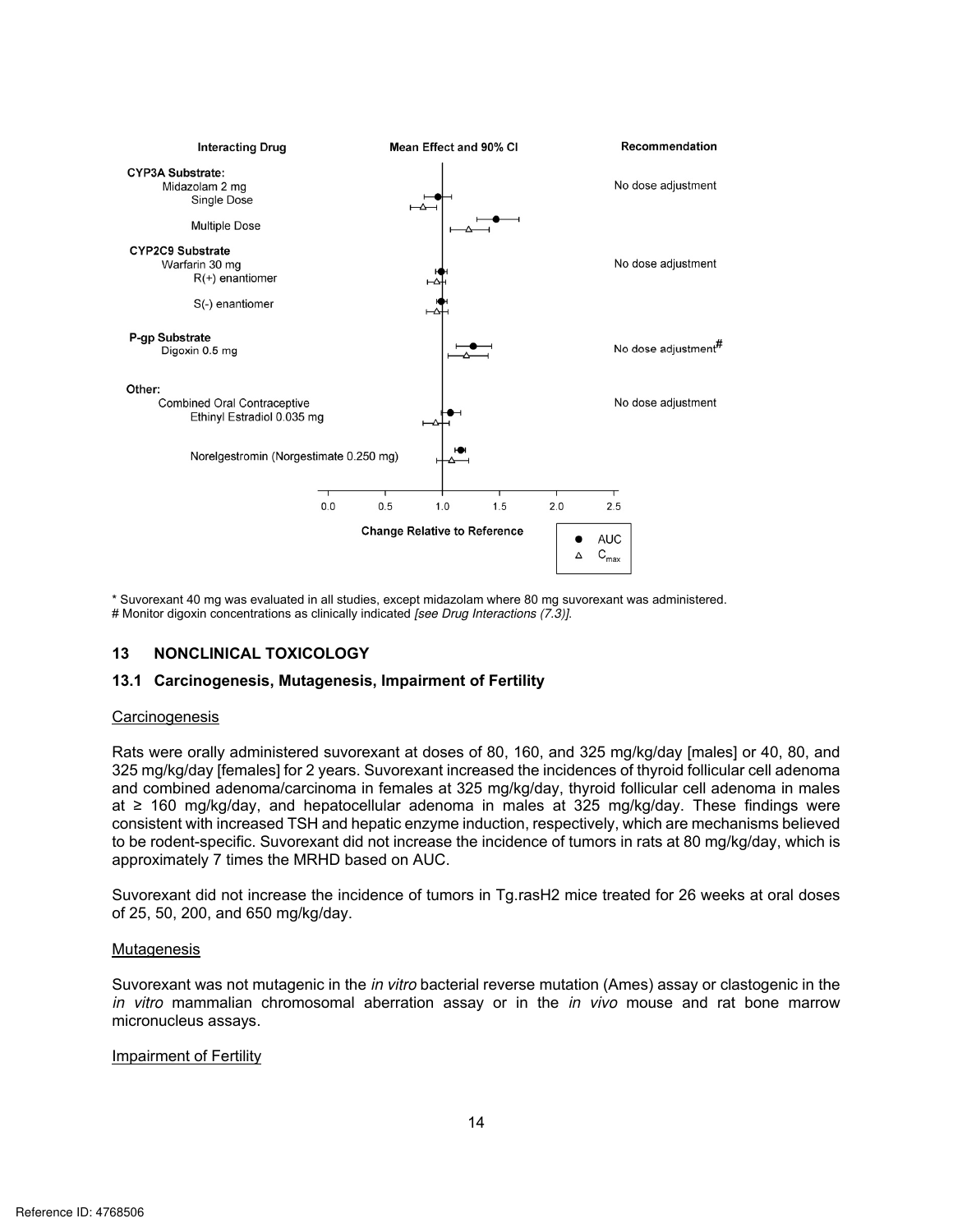and 1200 mg/kg/day [females] prior to and throughout mating and continuing in females to gestation day 7. highest doses of 325 or 1200 mg/kg/day, when treated males and females were mated with untreated animals. The NOAELs for fertility are 160 and 80 mg/kg/day in males and females, respectively, which are In two separate studies, suvorexant was orally administered to male and female rats at doses of 80, 160, and 325 mg/kg/day or 100, 300, and 1200 mg/kg/day [males] and 30, 80, and 325 mg/kg/day or 25, 75, Increases in pre-implantation loss and resorption and decreases in live fetuses were observed at the approximately 20 times the MRHD based on AUC.

#### **13.2 Animal Toxicology and/or Pharmacology**

 Suvorexant administered to dogs at oral doses of 5 and 30 mg/kg/day for 4 to 7 days resulted in behaviors characteristic of cataplexy (e.g., transient limb buckling, prone posture) when presented with food enrichment, a stimulus demonstrated to induce cataplexy in dogs with hereditary narcolepsy.

 In the 2-year carcinogenicity study in rats, an increased incidence of retinal atrophy was observed at all doses. Plasma AUCs at the lowest dose tested were approximately 7 times that in humans at the MRHD.

In subsequent studies of suvorexant in albino and pigmented rats, retinal atrophy was delayed in onset and, after approximately one year of dosing, was of lower incidence and severity in pigmented rats.

#### $14$ **14 CLINICAL STUDIES**

#### **14.1 Controlled Clinical Studies**

BELSOMRA was evaluated in three clinical trials in patients with insomnia characterized by difficulties with sleep onset and sleep maintenance.

 Two similarly designed, 3-month, randomized, double-blind, placebo-controlled, parallel-group studies were conducted (Study 1 and Study 2). In both studies, non-elderly (age 18-64) and elderly (age ≥ 65) patients were randomized separately. For the studies together, non-elderly adults (mean age 46 years; 465 females, 275 males) were treated with BELSOMRA 20 mg (n=291) or placebo (n=449). Elderly patients (mean age 71 years, 346 females, 174 males) were treated with BELSOMRA 15 mg (n=202) or placebo (n=318).

 In Study 1 and Study 2, BELSOMRA 15 mg or 20 mg was superior to placebo for sleep latency as assessed both objectively by polysomnography (Table 3) and subjectively by patient-estimated sleep latency (Table The effects of BELSOMRA at night 1 (objective) and week 1 (subjective) were generally consistent with later time points. The efficacy of BELSOMRA was similar between women and men and, based on limited data, between Caucasians and non-Caucasians. Twenty seven percent of patients treated with BELSOMRA 15 mg or 20 mg in Study 1 and Study 2 were non-Caucasians. The majority (69%) of the non-4). BELSOMRA 15 mg or 20 mg was also superior to placebo for sleep maintenance, as assessed both objectively by polysomnography (Table 5) and subjectively by patient-estimated total sleep time (Table 6). Caucasian patients was Asian.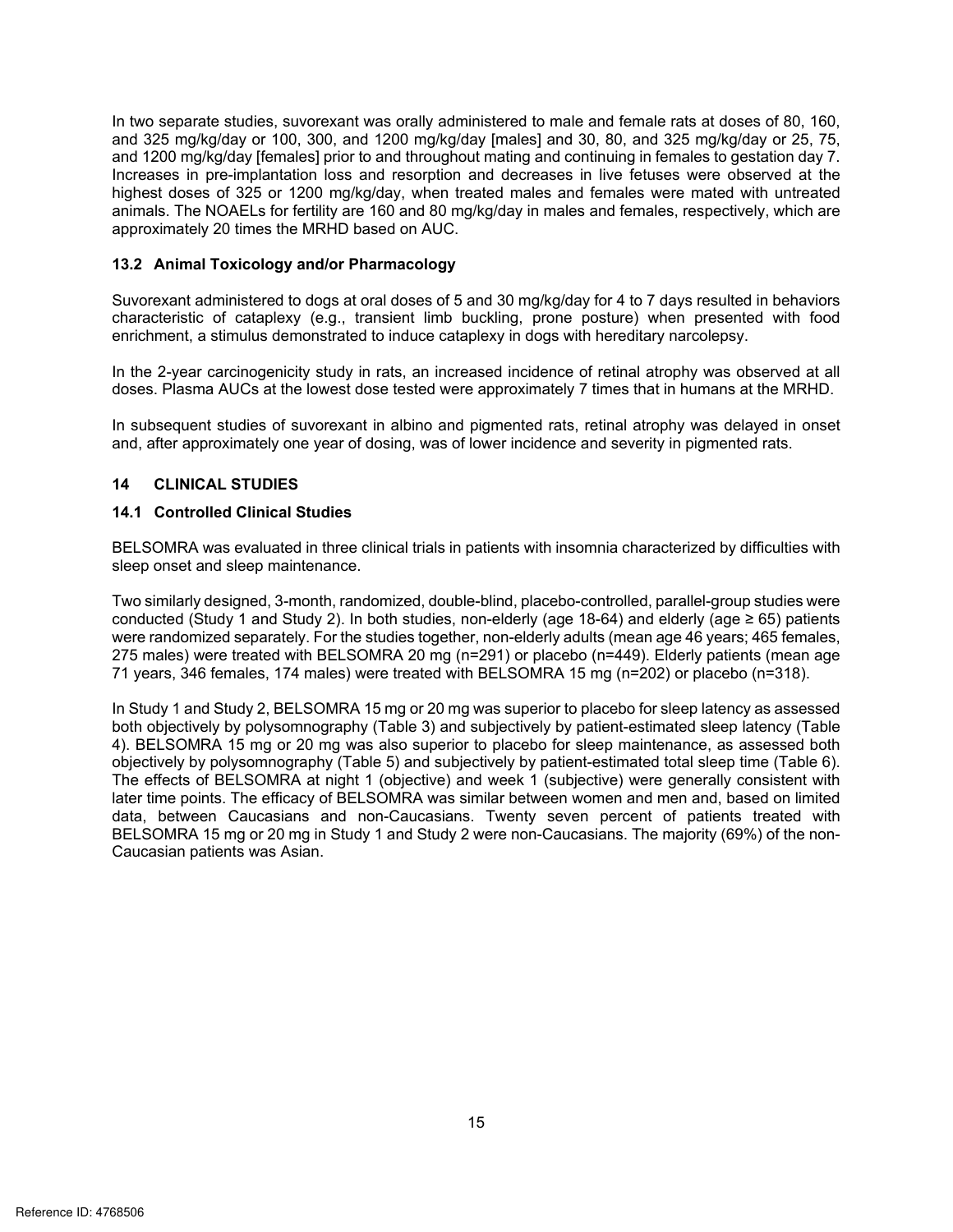|                 | Mean Baseline and Change from Baseline <sup>†</sup><br>After 1 and 3 Months<br>(minutes) |                                             | Difference <sup>+</sup><br><b>Between</b><br><b>BELSOMRA</b><br>and Placebo<br>(minutes) |
|-----------------|------------------------------------------------------------------------------------------|---------------------------------------------|------------------------------------------------------------------------------------------|
|                 |                                                                                          | Study 1                                     |                                                                                          |
|                 | Placebo<br>$(n=290)$                                                                     | BELSOMRA 15-20 mg <sup>‡</sup><br>$(n=193)$ |                                                                                          |
| <b>Baseline</b> | 66                                                                                       | 69                                          |                                                                                          |
|                 | Change from Baseline                                                                     |                                             |                                                                                          |
| Month 1         | - 23                                                                                     | $-34$                                       | $-10***$                                                                                 |
| Month 3         | $-27$                                                                                    | $-35$                                       | $-8**$                                                                                   |
|                 |                                                                                          | Study 2                                     |                                                                                          |
|                 | Placebo<br>$(n=286)$                                                                     | BELSOMRA 15-20 mg <sup>‡</sup><br>$(n=145)$ |                                                                                          |
| <b>Baseline</b> | 69                                                                                       | 65                                          |                                                                                          |
|                 | Change from Baseline                                                                     |                                             |                                                                                          |
| Month 1         | - 25                                                                                     | $-33$                                       | - 8*                                                                                     |
| Month 3         | $-29$                                                                                    | $-29$                                       | 0                                                                                        |

**Table 3: Polysomnographic Assessment of Time to Sleep Onset in Studies 1 and 2** 

<sup>†</sup> Change from baseline and treatment differences based upon estimated means.

‡ 15 mg in elderly and 20 mg in non-elderly patients

\* p<0.05; \*\*p<0.01; \*\*\*p<0.001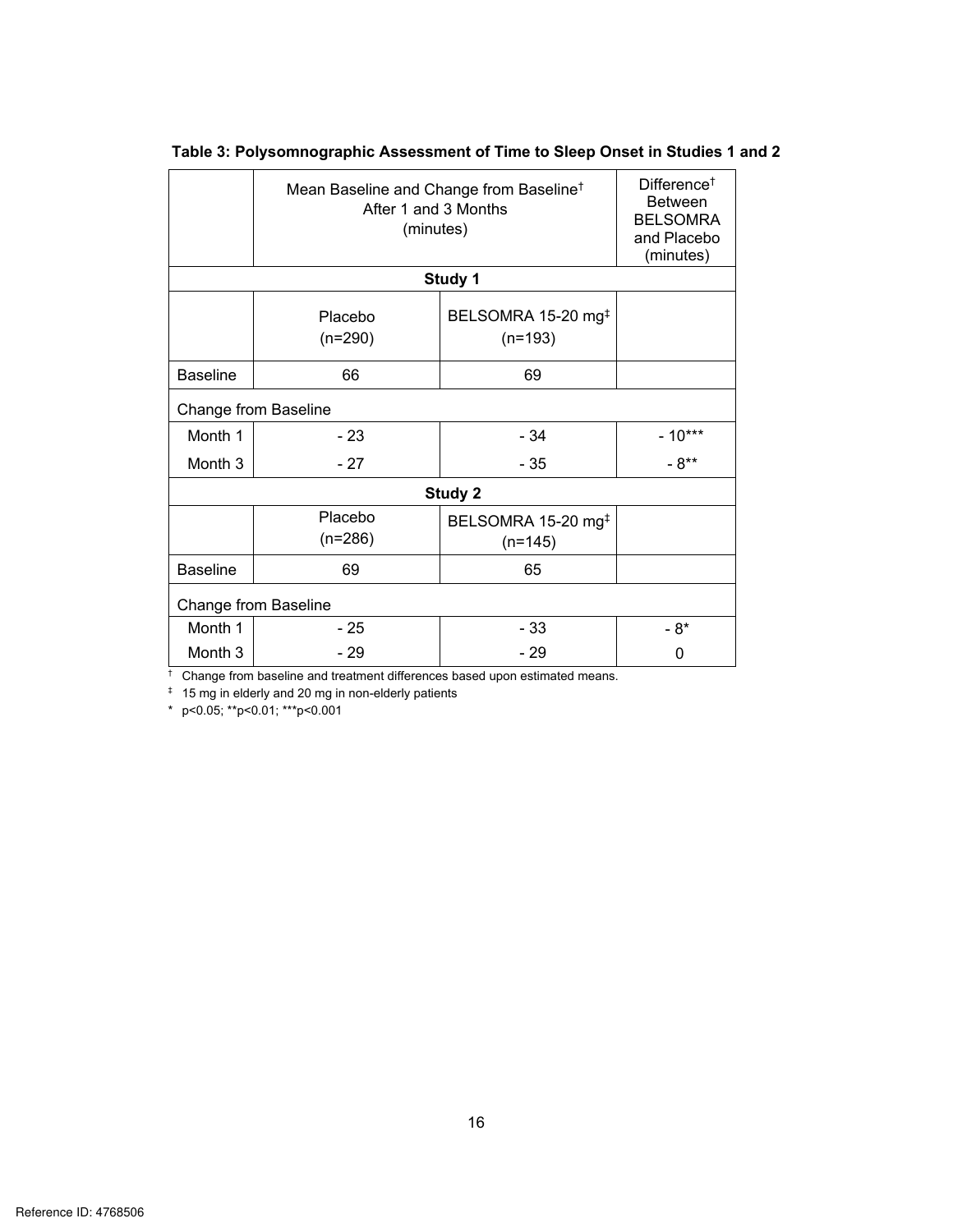|                      |                      | Mean Baseline and Change from Baseline <sup>†</sup><br>After 1 and 3 Months<br>(minutes) | Difference <sup><math>\dagger</math></sup><br><b>Between</b><br><b>BELSOMRA</b><br>and Placebo<br>(minutes) |
|----------------------|----------------------|------------------------------------------------------------------------------------------|-------------------------------------------------------------------------------------------------------------|
|                      |                      | Study 1                                                                                  |                                                                                                             |
|                      | Placebo<br>$(n=382)$ | BELSOMRA 15-20 mg <sup>‡</sup><br>$(n=251)$                                              |                                                                                                             |
| <b>Baseline</b>      | 67                   | 64                                                                                       |                                                                                                             |
| Change from Baseline |                      |                                                                                          |                                                                                                             |
| Month 1              | $-12$                | $-17$                                                                                    | - 5                                                                                                         |
| Month <sub>3</sub>   | $-17$                | $-23$                                                                                    | $-5*$                                                                                                       |
|                      |                      | Study 2                                                                                  |                                                                                                             |
|                      | Placebo<br>$(n=369)$ | BELSOMRA 15-20 mg <sup>‡</sup><br>$(n=231)$                                              |                                                                                                             |
| <b>Baseline</b>      | 83                   | 86                                                                                       |                                                                                                             |
| Change from Baseline |                      |                                                                                          |                                                                                                             |
| Month 1              | $-14$                | $-21$                                                                                    | - 7*                                                                                                        |
| Month 3              | - 21                 | - 28                                                                                     | - 8*                                                                                                        |

# **Table 4: Patient-Estimated Time to Sleep Onset in Studies 1 and 2**

† Change from baseline and treatment differences based upon estimated means.

‡ 15 mg in elderly and 20 mg in non-elderly patients

\* p<0.05; \*\*p<0.01; \*\*\*p<0.001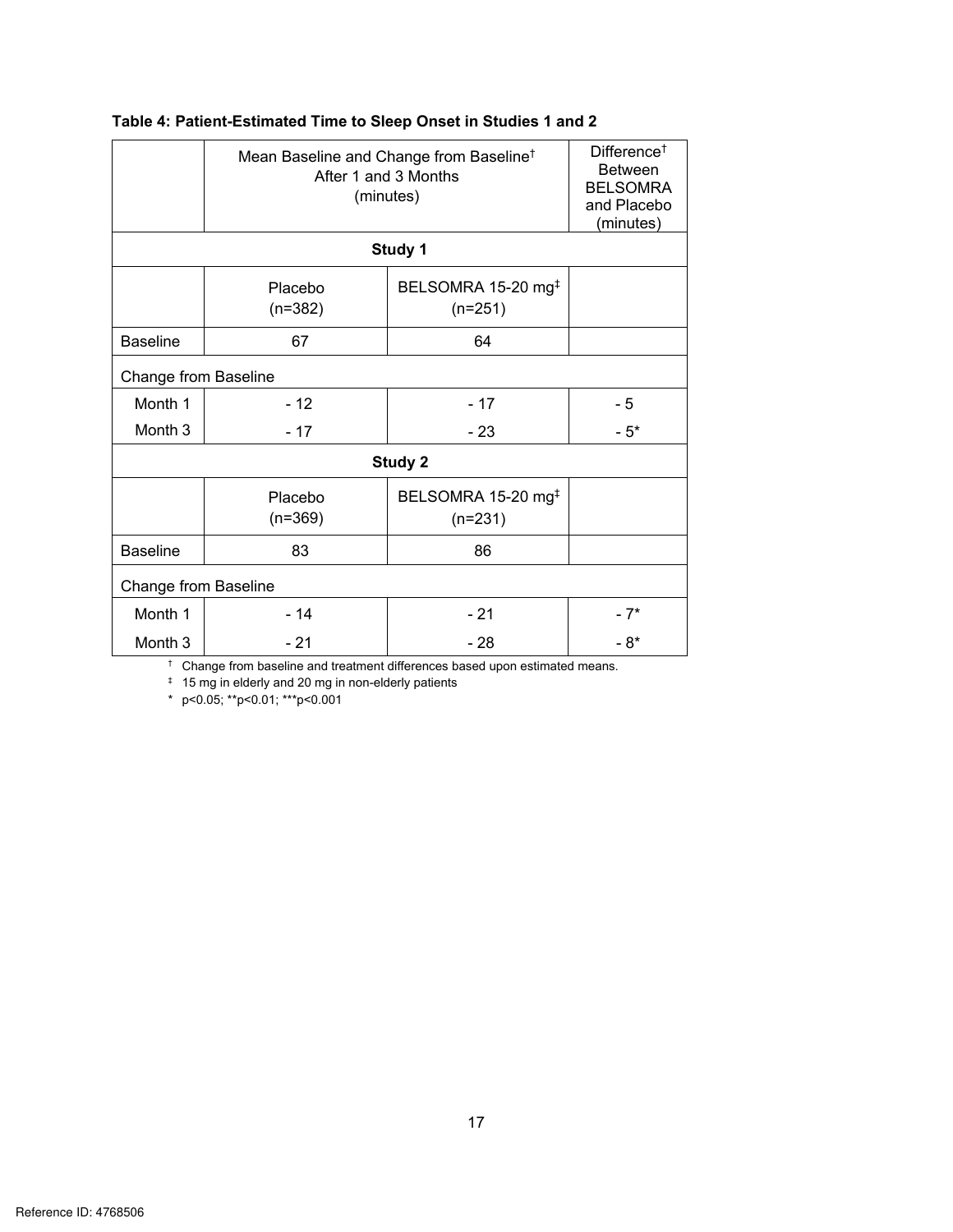# **Table 5: Polysomnographic Assessment of Sleep Maintenance (Wake After Sleep Onset) in Studies 1 and 2**

|                      | Mean Baseline and Change from Baseline <sup>†</sup><br>After 1 and 3 Months<br>(minutes) |                                             | Difference <sup><math>\dagger</math></sup><br><b>Between</b><br><b>BELSOMRA</b><br>and Placebo<br>(minutes) |
|----------------------|------------------------------------------------------------------------------------------|---------------------------------------------|-------------------------------------------------------------------------------------------------------------|
|                      |                                                                                          | Study 1                                     |                                                                                                             |
|                      | Placebo<br>$(n=290)$                                                                     | BELSOMRA 15-20 mg <sup>‡</sup><br>$(n=193)$ |                                                                                                             |
| <b>Baseline</b>      | 115                                                                                      | 120                                         |                                                                                                             |
| Change from Baseline |                                                                                          |                                             |                                                                                                             |
| Month 1              | - 19                                                                                     | - 45                                        | $-26***$                                                                                                    |
| Month 3              | - 25                                                                                     | $-42$                                       | $-17***$                                                                                                    |
|                      |                                                                                          | Study 2                                     |                                                                                                             |
|                      | Placebo<br>$(n=286)$                                                                     | BELSOMRA 15-20 mg <sup>‡</sup><br>$(n=145)$ |                                                                                                             |
| <b>Baseline</b>      | 118                                                                                      | 119                                         |                                                                                                             |
| Change from Baseline |                                                                                          |                                             |                                                                                                             |
| Month 1              | - 23                                                                                     | - 47                                        | $-24***$                                                                                                    |
| Month 3              | - 25                                                                                     | - 56                                        | $-31***$                                                                                                    |

† Change from baseline and treatment differences based upon estimated means.

‡ 15 mg in elderly and 20 mg in non-elderly patients

\* p<0.05; \*\*p<0.01; \*\*\*p<0.001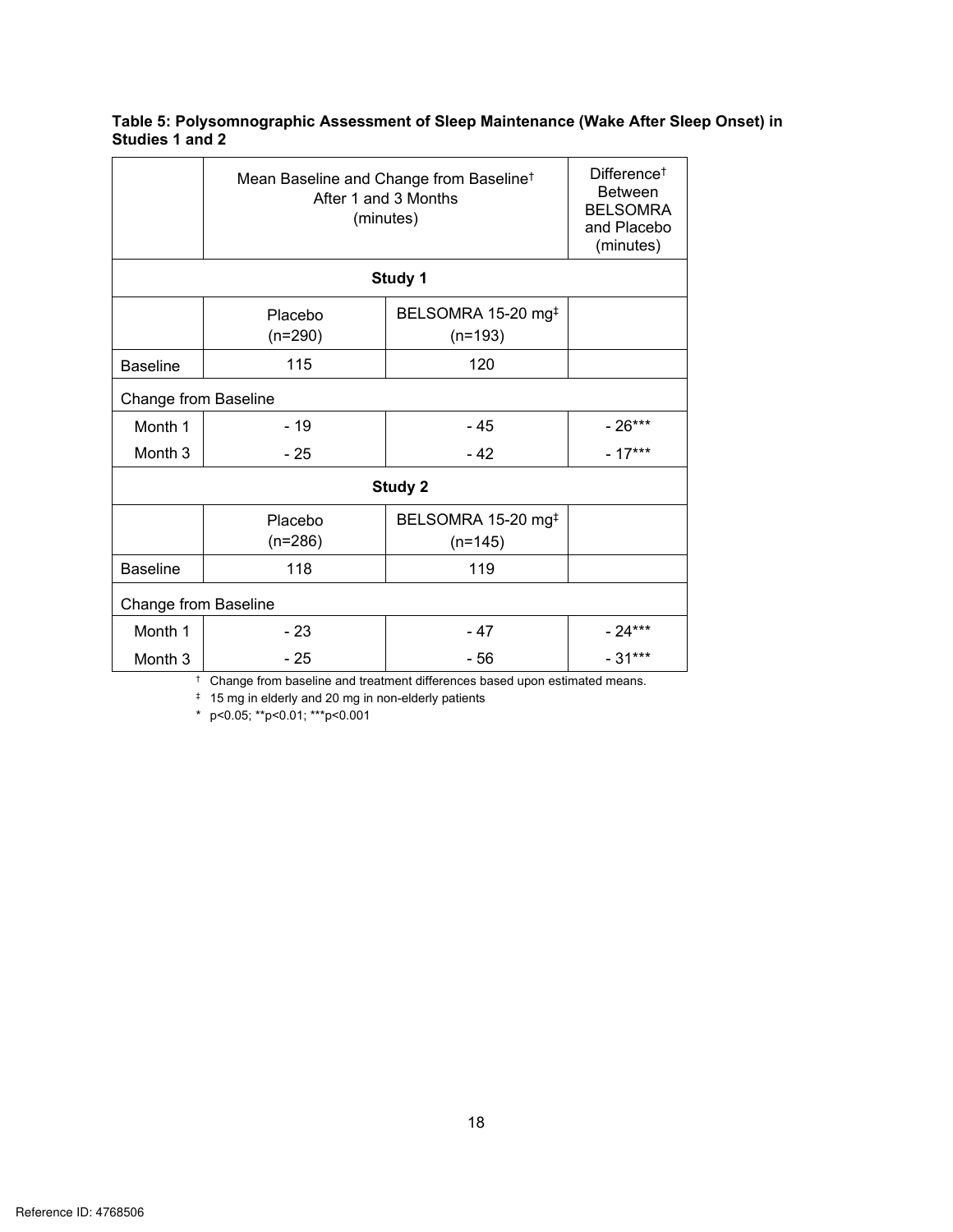|                      | Mean Baseline and Change from Baseline <sup>†</sup><br>After 1 and 3 Months<br>(minutes) |                                             | Difference <sup>+</sup><br><b>Between</b><br><b>BELSOMRA</b><br>and Placebo<br>(minutes) |
|----------------------|------------------------------------------------------------------------------------------|---------------------------------------------|------------------------------------------------------------------------------------------|
|                      |                                                                                          | Study 1                                     |                                                                                          |
|                      | Placebo<br>$(n=382)$                                                                     | BELSOMRA 15-20 mg <sup>‡</sup><br>$(n=251)$ |                                                                                          |
| <b>Baseline</b>      | 315                                                                                      | 322                                         |                                                                                          |
| Change from Baseline |                                                                                          |                                             |                                                                                          |
| Month 1              | 23                                                                                       | 39                                          | $16***$                                                                                  |
| Month 3              | 41                                                                                       | 51                                          | $11*$                                                                                    |
|                      |                                                                                          | Study 2                                     |                                                                                          |
|                      | Placebo<br>$(n=369)$                                                                     | BELSOMRA 15-20 mg <sup>‡</sup><br>$(n=231)$ |                                                                                          |
| <b>Baseline</b>      | 307                                                                                      | 299                                         |                                                                                          |
| Change from Baseline |                                                                                          |                                             |                                                                                          |
| Month 1              | 22                                                                                       | 43                                          | $21***$                                                                                  |
| Month 3              | 38                                                                                       | 60                                          | $22***$                                                                                  |

## **Table 6: Patient-Estimated Total Sleep Time in Studies 1 and 2**

<sup>†</sup> Change from baseline and treatment differences based upon estimated means.

‡ 15 mg in elderly and 20 mg in non-elderly patients

\* p<0.05; \*\*p<0.01; \*\*\*p<0.001

 In the 1-month crossover study (Study 3), non-elderly adults (age 18-64 years, mean age 44 years) were treated with placebo (n=249) and BELSOMRA at a dose of 10 mg (n=62), 20 mg (n=61), or up to 80 mg. BELSOMRA 10 mg and 20 mg were superior to placebo for sleep latency and sleep maintenance, as assessed objectively by polysomnography.

 BELSOMRA was also evaluated at doses of 30 mg and 40 mg in the 3-month placebo-controlled trials (Study 1 and Study 2). The higher doses were found to have similar efficacy to lower doses, but significantly more adverse reactions were reported at the higher doses.

#### Insomnia Study in Patients with Mild to Moderate Alzheimer's Disease

 conducted in patients with mild to moderate Alzheimer's disease (n=285) for the treatment of insomnia. (n=143). Patients treated with BELSOMRA received 10 mg for approximately 14 days, of whom 77% were A randomized, double-blind, placebo-controlled, parallel-group, multi-site 4-week trial of BELSOMRA was Male and female subjects aged 50-90 years (inclusive) were treated with BELSOMRA (n=142) or placebo increased to 20 mg for approximately 14 additional days.

 In this study, patients treated with BELSOMRA exhibited a statistically significant improvement for both Total Sleep Time (TST) and Wake After Sleep Onset (WASO) measures, compared to those treated with placebo, as assessed by polysomnography at Week 4.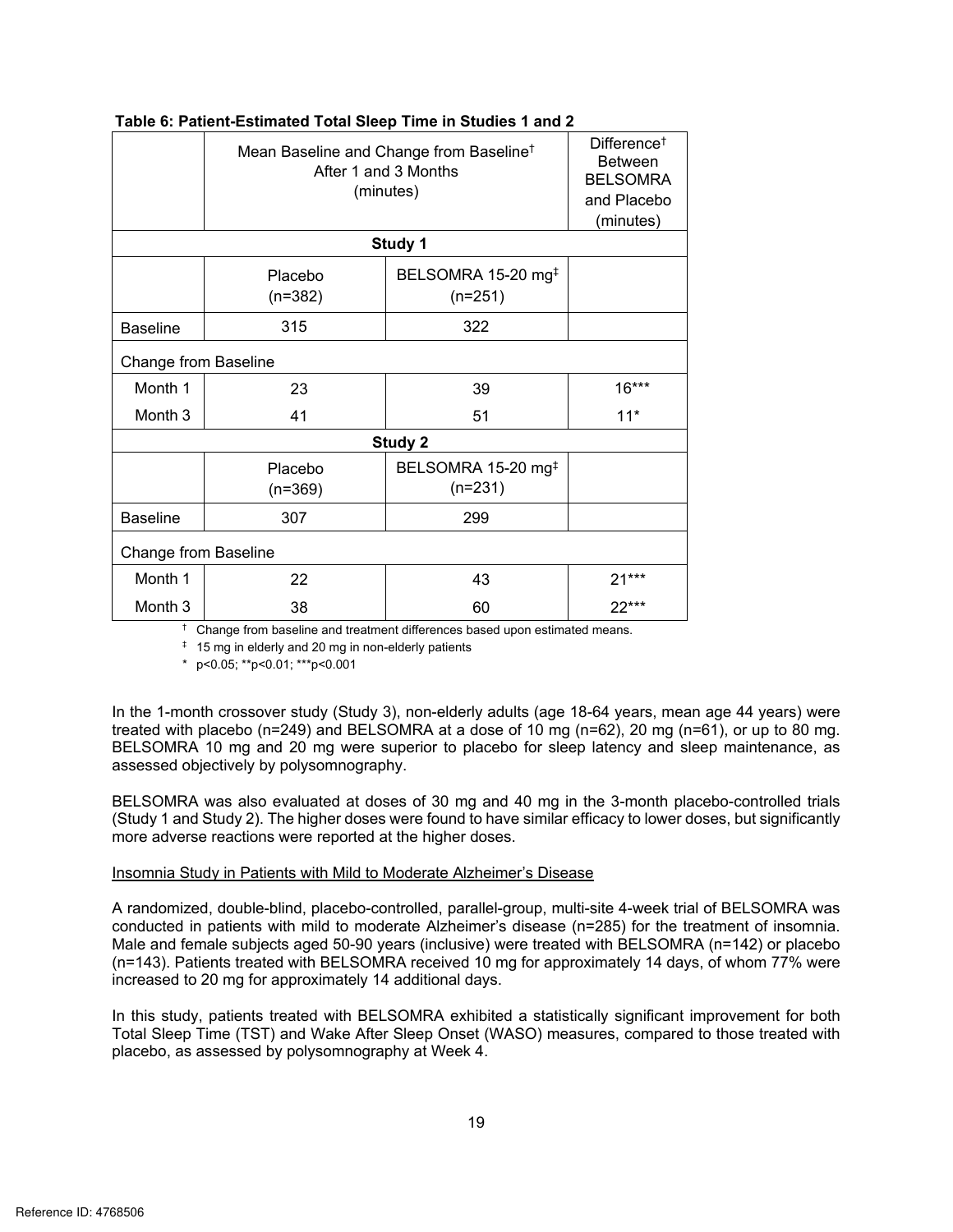#### **14.2 Special Safety Studies**

#### Effects on Driving

 effects of nighttime administration of BELSOMRA on next-morning driving performance 9 hours after dosing in 24 healthy elderly subjects (≥65 years old, mean age 69 years; 14 men, 10 women) who received 15 mg and 30 mg BELSOMRA, and 28 non-elderly subjects (mean age 46 years; 13 men, 15 women) who received 20 mg and 40 mg BELSOMRA. Testing was conducted after one night and after 8 consecutive Two randomized, double-blind, placebo- and active-controlled, four-period crossover studies evaluated the nights of treatment with BELSOMRA at these doses.

 elderly subjects after either a 20 mg or 40 mg dose of BELSOMRA. A statistically significant effect was not observed in elderly subjects after a 15 mg or 30 mg dose of BELSOMRA. Across these two studies, five subjects (4 non-elderly women on BELSOMRA; 1 elderly woman on placebo) prematurely stopped their next-day driving and other activities requiring full mental alertness. Patients taking lower doses of The primary outcome measure was change in Standard Deviation of Lane Position (SDLP), a measure of driving performance, assessed using a symmetry analysis. The analysis showed clinically meaningful impaired driving performance in some subjects. After one night of dosing, this effect was observed in nondriving tests due to somnolence. Patients using the 20 mg dose of BELSOMRA should be cautioned against BELSOMRA should also be cautioned about the potential for driving impairment because there is individual variation in sensitivity to BELSOMRA [see Warnings and Precautions (5.1)].

#### Effects on Next-Day Memory and Balance in Elderly and Non-Elderly

 memory and balance using word learning tests and body sway tests, respectively. Three trials showed no Four placebo-controlled trials evaluated the effects of nighttime administration of BELSOMRA on next-day significant effects on memory or balance compared to placebo. In a fourth trial in healthy non-elderly subjects, there was a significant decrease in word recall after the words were presented to subjects in the morning following a single dose of 40 mg BELSOMRA, and there was a significant increase on body sway area in the morning following a single dose of 20 mg or 40 mg BELSOMRA.

#### Middle of the Night Safety in Elderly Subjects

 on balance, memory and psychomotor performance in healthy elderly subjects (n=12) after being awakened during the night. Nighttime dosing of BELSOMRA 30 mg resulted in impairment of balance (measured by body sway area) at 90 minutes as compared to placebo. Memory was not impaired, as assessed by an A double-blind, randomized, placebo-controlled trial evaluated the effect of a single dose of BELSOMRA immediate and delayed word recall test at 4 hours post-dose.

#### Rebound Effects

 In 3-month controlled safety and efficacy trials (Study 1, Study 2), rebound insomnia was assessed following discontinuation of BELSOMRA relative to placebo and baseline in non-elderly adult patients receiving BELSOMRA 40 mg or 20 mg and in elderly patients receiving BELSOMRA 30 mg or 15 mg. No clear effects were observed on measures of sleep onset or maintenance.

#### Withdrawal Effects

 patients who received BELSOMRA 30 mg or 15 mg. The analysis showed no clear evidence of withdrawal In 3-month controlled safety and efficacy trials (Study 1, Study 2), withdrawal effects were assessed following discontinuation in non-elderly adult patients who received BELSOMRA 40 mg or 20 mg and elderly in the overall study population based on assessment of patient responses to the Tyrer Withdrawal Symptom Questionnaire or assessment of withdrawal-related adverse events following the discontinuation of BELSOMRA.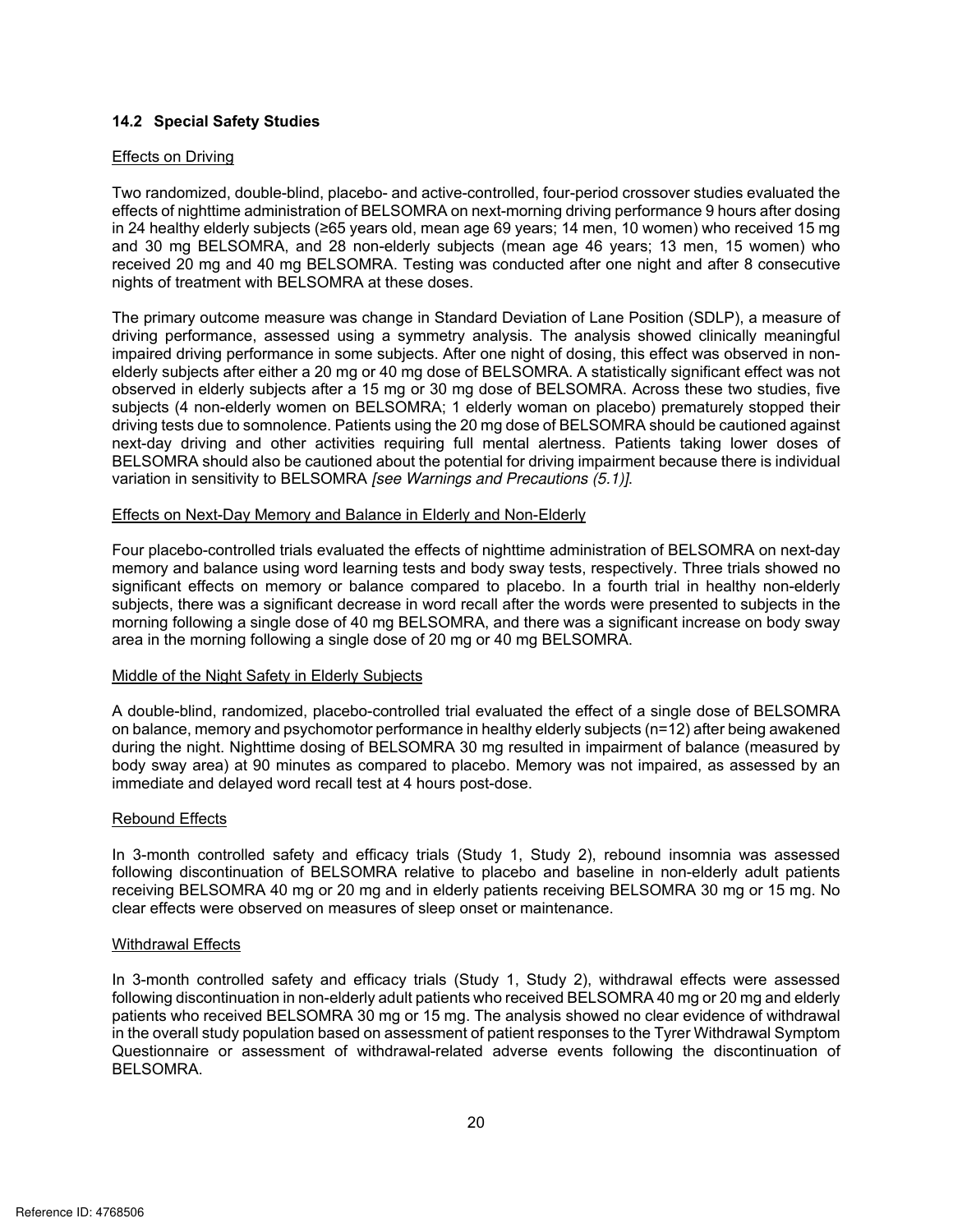#### Respiratory Safety

#### Use in Healthy Subjects with Normal Respiratory Function

 A randomized, placebo-controlled, double-blind, crossover trial in healthy non-elderly subjects (n=12) At the doses studied, BELSOMRA had no respiratory depressant effect as measured by oxygen saturation evaluated the respiratory depressant effect of BELSOMRA (40 mg and 150 mg) after one night of treatment. [see Warnings and Precautions (5.5) and Use in Specific Populations (8.6)].

#### **16 HOW SUPPLIED/STORAGE AND HANDLING**

#### **16.1 How Supplied**

No. 3062 — BELSOMRA tablets, 5 mg, are yellow, round, film-coated tablets, with "5" on one side and plain on the other side. They are supplied as follows: NDC 0006-0005-30 unit-of-use blisters of 30

plain on the other side. They are supplied as follows: NDC 0006-0033-30 unit-of-use blisters of 30 No. 3063 — BELSOMRA tablets, 10 mg, are green, round, film-coated tablets, with "33" on one side and

 side and "325" on the other side. They are supplied as follows: NDC 0006-0325-30 unit-of-use blisters of No. 3981 — BELSOMRA tablets, 15 mg, are white, oval, film-coated tablets with the Merck logo on one 30

 on one side and plain on the other side. They are supplied as follows: NDC 0006-0335-30 unit-of-use No. 3982 — BELSOMRA tablets, 20 mg, are white, round, film-coated tablets with the Merck logo and "335" blisters of 30

## **16.2 Storage and Handling**

Store at 20°C to 25°C (68°F to 77°F); excursions permitted to 15°C to 30°C (59°F to 86°F), [see USP Controlled Room Temperature]. Store in the original package until use to protect from light and moisture.

#### **17 PATIENT COUNSELING INFORMATION**

Advise the patient to read the FDA-approved patient labeling (Medication Guide).

#### CNS Depressant Effects and Next-Day Impairment

 about the potential for driving impairment because there is individual variation in sensitivity to BELSOMRA. Tell patients that BELSOMRA has the potential to cause next-day impairment, and that this risk is increased with higher doses or if dosing instructions are not carefully followed. Patients using the 20 mg dose should be cautioned against next-day driving and other activities requiring full mental alertness as this dose is associated with a higher risk of impaired driving. Patients taking lower doses should also be cautioned

 Patients should not drive or engage in other activities requiring full alertness within 8 hours of dosing of BELSOMRA. Advise patients that increased drowsiness may increase the risk of falls in some patients [see Warnings and Precautions (5.1)].

#### Sleep-Driving and Other Complex Behaviors

Instruct patients to inform their families that BELSOMRA has been associated with getting out of bed while not being fully awake, and tell patients and their families to call their healthcare providers if this occurs.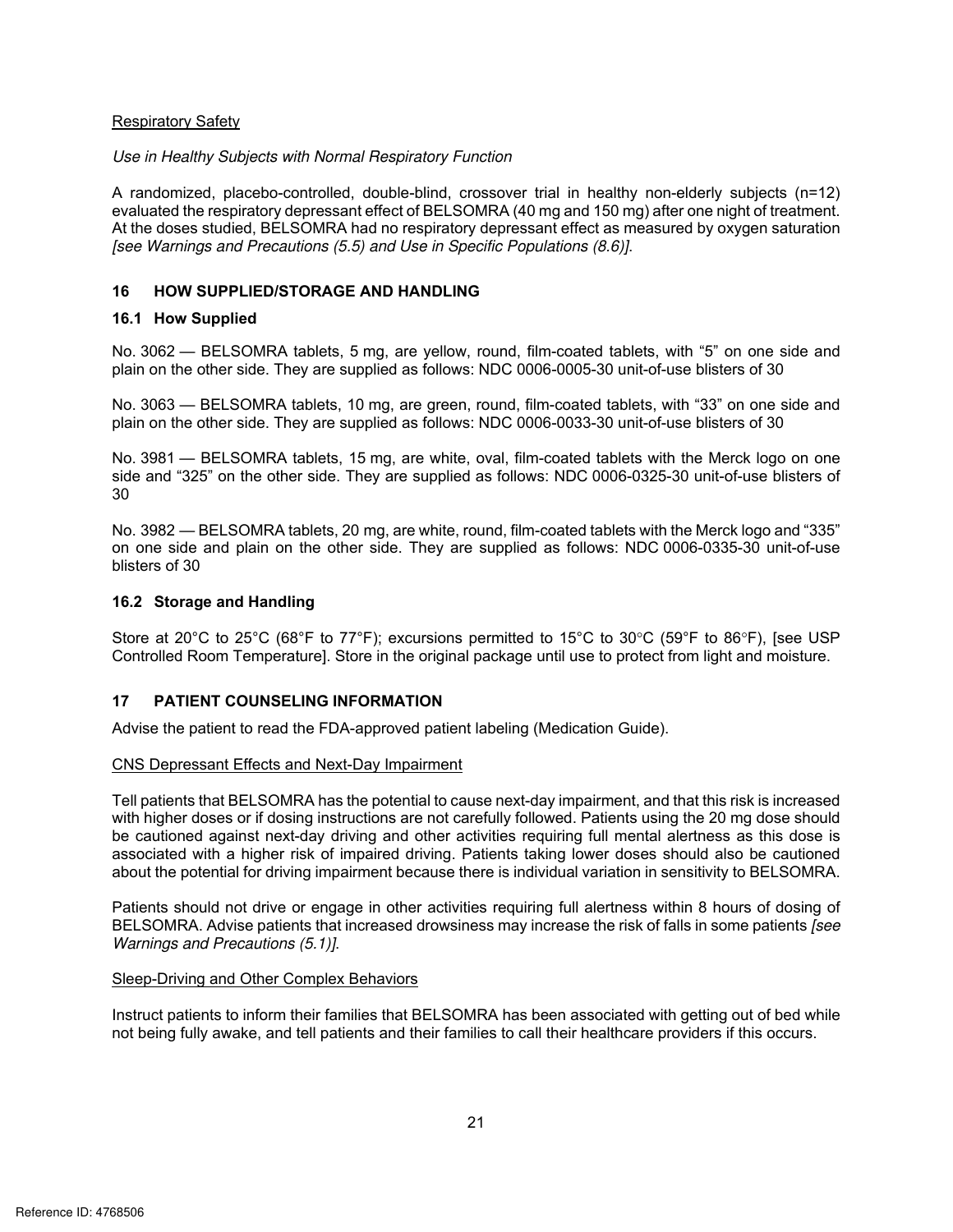not being fully awake (preparing and eating food, making phone calls, or having sex). Tell patients and their Hypnotics, like BELSOMRA, have been associated with "sleep-driving" and other complex behaviors while families to call their healthcare providers if they develop any of these symptoms.

#### Suicide

Tell patients to report any worsening of depression or suicidal thoughts immediately.

#### Alcohol and Other Drugs

 Ask patients about alcohol consumption, prescription medicines they are taking, and drugs they may be taking without a prescription. Advise patients not to use BELSOMRA if they drank alcohol that evening or before bed.

#### Tolerance, Abuse, and Dependence

Tell patients not to increase the dose of BELSOMRA on their own, and to inform you if they believe the drug "does not work."

#### Administration Instructions

 Advise patients to take BELSOMRA only when preparing for or getting into bed and only if they can stay in bed for a full night before being active again. Advise patients to report all of their prescription and nonprescription medicines, vitamins and herbal supplements to the prescriber.

Merck Sharp & Dohme Corp., a subsidiary of MERCK & CO., INC., Whitehouse Station, NJ 08889, USA

For patent information: www.merck.com/product/patent/home.html

Copyright © 2014-20XX Merck Sharp & Dohme Corp., a subsidiary of Merck & Co., Inc. All rights reserved.

uspi-mk4305-t-XXXXrXXX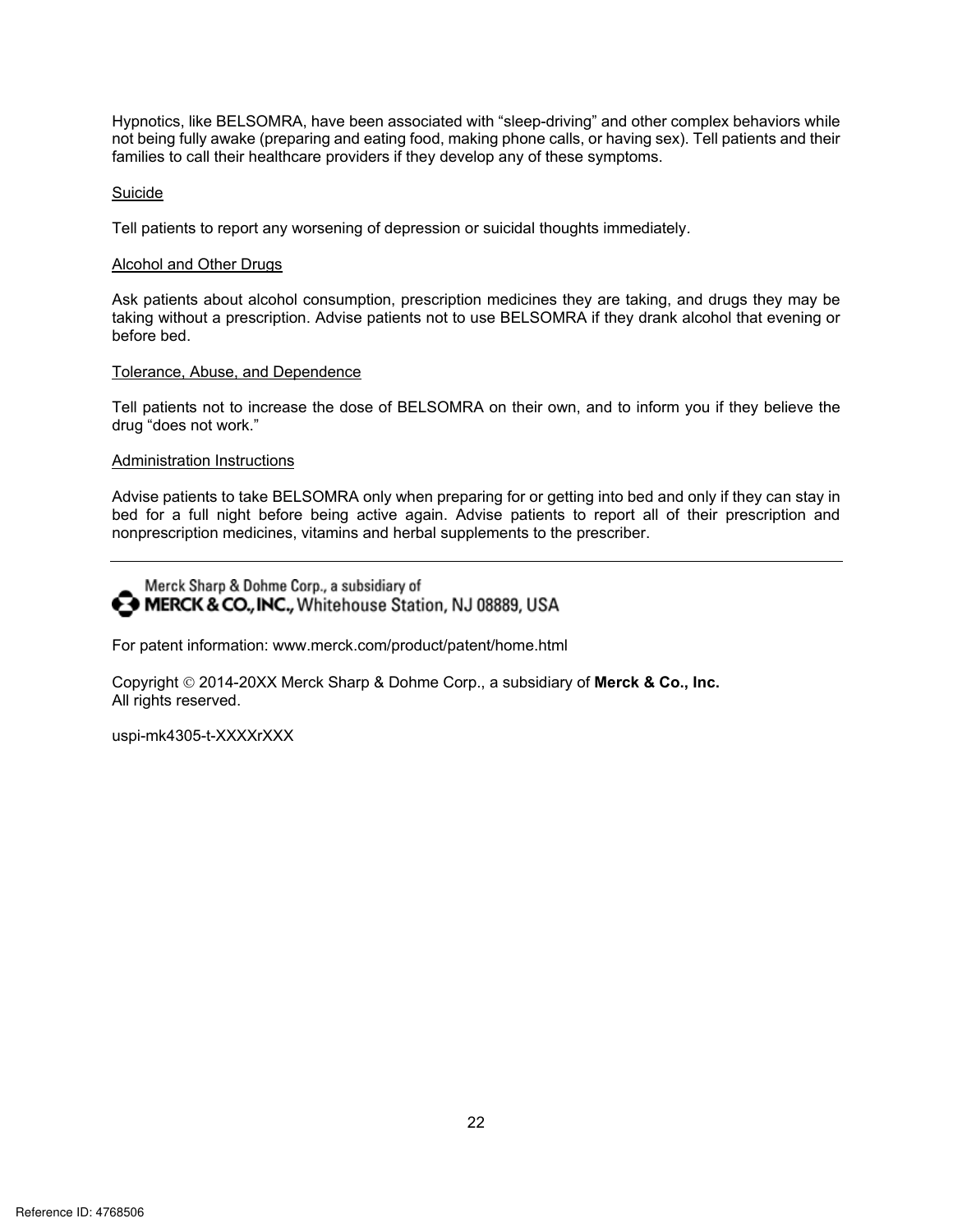# **MEDI CATI ON GUI DE BELSOMRA**® **( bell- SOM- rah) suvorexant Tablets C- I V**

**about BELSOMRA?**<br> *Azy YOU TAKE RELSOMRA YOUT* **W hat is the m ost im portant inform ation I should know about BELSOMRA? BELSOMRA m ay cause serious side effects including:** 

- ability to drive safely and think clearly may be decreased. You may also have<br>sleepiness during the day. **• Decreased aw areness and alertness.** The morning after you take BELSOMRA, your
	- o Do not take m ore BELSOMRA than prescribed.
	- <sup>o</sup> Do not take BELSOMRA unless you are able to stay in bed a full night (at least 7 hours) before you must be active again. hours) before you must be active again.
	- o Take BELSOMRA within 30 minutes of going to bed.

See **"W hat are the possible side effects of BELSOMRA?"** for more inform ation about side effects.

# **W hat is BELSOMRA?**

- BELSOMRA is a prescription medicine for adults who have trouble falling or staying asleep (insom nia).
- It is not known if BELSOMRA is safe and effective in children under the age of 18.

 dependence. Keep BELSOMRA in a safe place to prevent misuse and abuse. Selling or BELSOMRA is a federally controlled substance (C-IV) because it can be abused or cause giving away BELSOMRA may harm others and is against the law. Tell your doctor if you have ever abused or have been dependent on alcohol, prescription medicines or street drugs.

# **W ho should not take BELSOMRA?**

Do not take BELSOMRA if you fall asleep often at unexpected times (narcolepsy).

# **W hat should I tell m y doctor before taking BELSOMRA?**

# Before taking BELSOMRA, tell your doctor about all of your medical conditions, **including if you:**

- have a history of depression, mental illness, or suicidal thoughts
- have a history of drug or alcohol abuse or addiction
- have a history of a sudden onset of muscle weakness (cataplexy)
- have a history of falling asleep often at unexpected times (narcolepsy) or daytime sleepiness
- have lung problems or breathing problems
- have liver problems
- are pregnant or plan to become pregnant. It is not known if BELSOMRA can harm your unborn baby. Talk to your healthcare provider about the risk to your unborn baby if you take BELSOMRA during pregnancy.
- are breastfeeding or plan to breastfeed. It is not known if BELSOMRA passes into your breast milk. Talk to your healthcare provider about the best way to feed your baby during treatment with BELSOMRA.

First your doctor about an the medicines you take, including prescription of over-the-<br>ounter medicines, vitamins, or herbal supplements. Medicines can interact with each<br>ther, sometimes causing serious side effects. Do no Tell your doctor about all the medicines you take, including prescription or over-thecounter medicines, vitamins, or herbal supplements. Medicines can interact with each other, sometimes causing serious side effects. Do not take BELSOMRA with other m edicines that can m ake you sleepy unless your doctor tells you to.

Know the m edicines you take. Keep a list of your medicines with you to show your doctor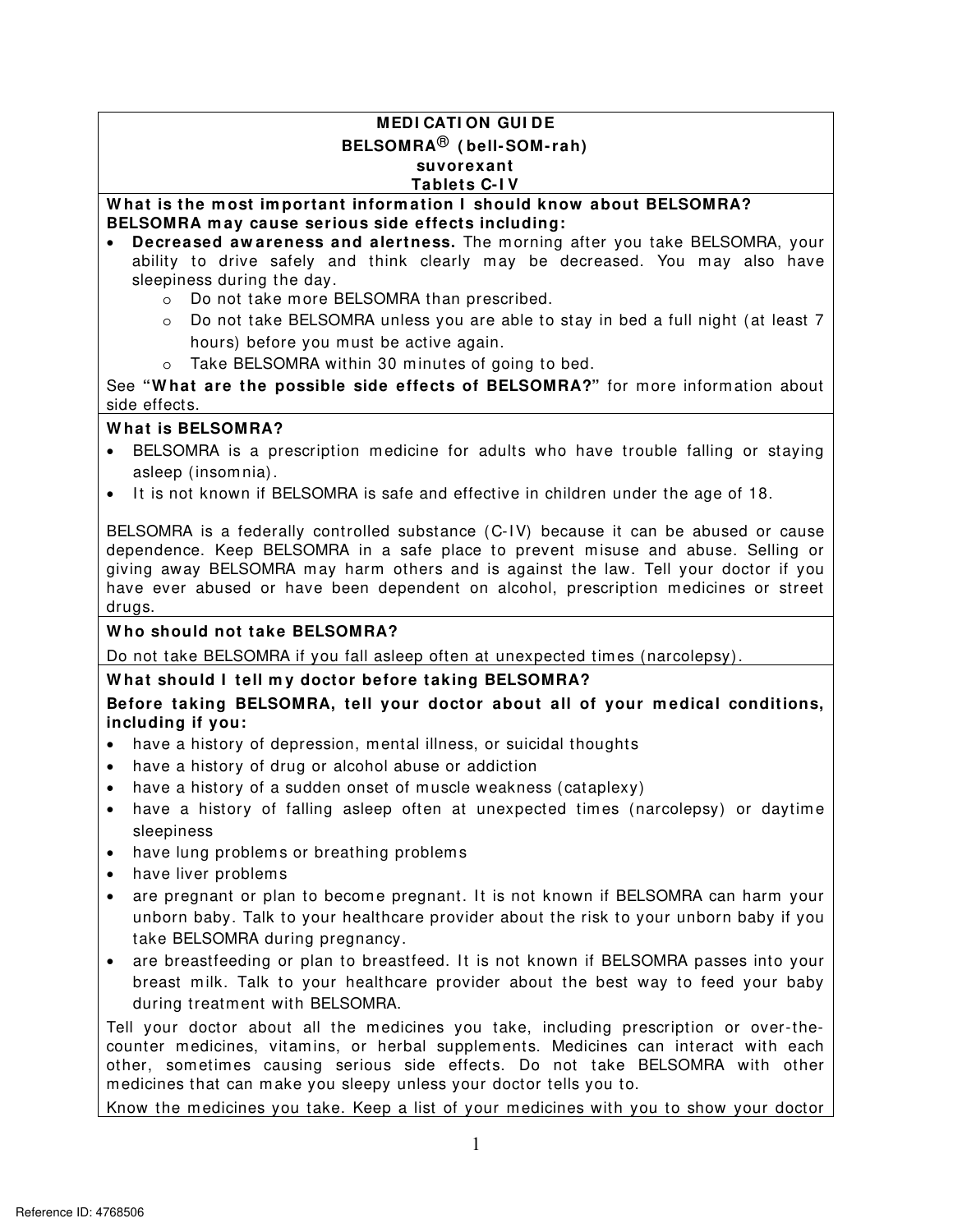and pharmacist each time you get a new medicine.

# **How should I take BELSOMRA?**

- Take BELSOMRA exactly as your doctor tells you to take it.
- nd pharmacist each time you get a new medicine.<br> **ow should I take BELSOMRA?**<br>
Take BELSOMRA exactly as your doctor tells you to take it.<br>
Only take BELSOMRA 1 time each night, if needed, within 30 minutes of going to bed. Only take BELSOMRA 1 time each night, if needed, within 30 minutes of going to bed.
- Only take BELSOMRA when you can get a full night's sleep (at least 7 hours).
- **Do not** take BELSOMRA if you drank alcohol that evening or before bed.
- BELSOMRA m ay be taken with or without a m eal. However, BELSOMRA m ay take longer to work if you take it with or right after m eals.
- Call your doctor if your insom nia (sleep problem ) worsens or is not better within 7 to 10 days. This m ay mean that there is another condition causing your sleep problem .
- If you take too much BELSOMRA, call your doctor right away or get emergency treatment.

# **W hat should I avoid w hile taking BELSOMRA?**

- **Do not** drink alcohol while taking BELSOMRA. It can increase your chances of getting serious side effects.
- **Do not** drive, operate heavy machinery, do anything dangerous or do other activities that require clear thinking after taking BELSOMRA.
- You m ay still feel drowsy the next day after taking BELSOMRA. **Do not** drive or do other dangerous activities until you feel fully awake.

**W hat are the possible side effects of BELSOMRA?** See **"W hat is the m ost im portant inform ation I should know about BELSOMRA?"** 

## **BELSOMRA m ay cause serious side effects including:**

- BELSOMRA. Call your healthcare provider right away if you have any worsening<br>depression or thoughts of suicide or dying. **w orsening depression and suicidal thoughts** have happened during treatment with
- **complex sleep behaviors** such as sleep-walking, sleep-driving, preparing and eating food, m aking phone calls, having sex or doing other activities while not fully awake that you may not remember the next morning. Call your healthcare provider right away if you experience a com plex sleep behavior.
- **•** temporary inability to move or talk (sleep paralysis) for up to several minutes while you are going to sleep or waking up.
- **tem porary w eakness in your legs** that can happen during the day or at night.

The most common side effects of BELSOMRA include drowsiness the next day after you take BELSOMRA.

The following additional side effects have been reported with BELSOMRA: abnormal dreams.

These are not all the possible side effects of BELSOMRA. For m ore inform ation, ask your doctor or pharm acist.

Call your doctor for medical advice about side effects. You may report side effects to FDA<br>at 1-800-FDA-1088.

## **How should I store BELSOMRA?**

- Store BELSOMRA at room temperature between 68° F to 77° F (20° C to 25° C).
- Store in the original package until use, to protect from light and m oisture.
- Keep BELSOMRA and all medicines out of reach of children.